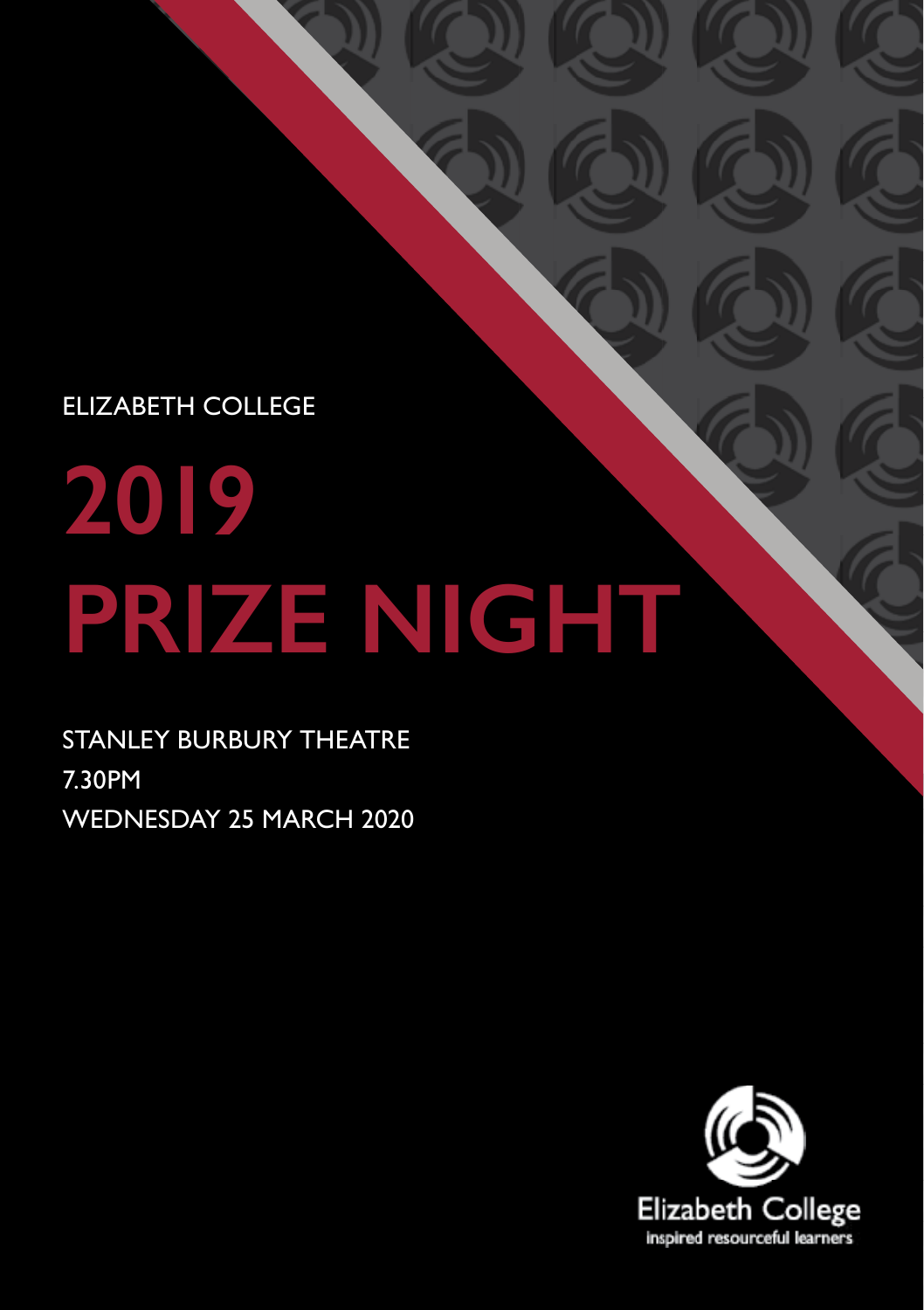### TEACHING STAFF 2019

Kirsten Bacon Tracey Batchelor Karen Berechree Adam Bester Deborah Beswick Amelia Boughton Lois Boyd Sarah Briggs David Brown Stephen Cameron Kate Camm Oliver Close Jason Clifford Chelsea Coleman Veronica Connolly Helen Cooke Sarah Cupit Daniela Dadswell Rosy Davies Chris Deeley Casey Dergess Lynley Devereux Stephen Dodge Anita Doherty Anthea Fee Shane Fuller Marie-Rose Genovese Dana Gerke Jane Giblin Sophie Gibson

Marty Goss Michael Graham-Smith Sarah Hardy Robyn Harman Rebecca Harrison Nicole Harstead Debbie Heather Ben Hendriks Jason Hoare Yoshi Izumi Les Johnston Ella Kearney Kate Kerr Eunji Kim Amber Knowles Richard Korn Scott Lampasona Anne-Maree Lomas Greta Lucas Jennie MacDonald Peter MacFarlane Tash Marshall Judy McDonald Lloyd McDonald Tim Medwin Fran Moore Deanna Morgan Jenny Morgans Nicki Morrisby Susan Oakden

Helen Parry Vonnie Passarelli Kate Peacock Kate Pedersen Georgie Perry Matthew Preston Tim Price Dianne Purnell Doug Pybus Richard Reed Anne Romeo Laura Russell Sue Saunders John Schuringa Chris Sierink Jamieson Smalley Shane Smith Damian Stolp Rebecca Thomas Ans Van Heijster Sandy Verrier Justan Wagner Will Walker Alisha Watkins Heath Watts Tomas Webster Rebecca Wilson Bing Xu Mary Young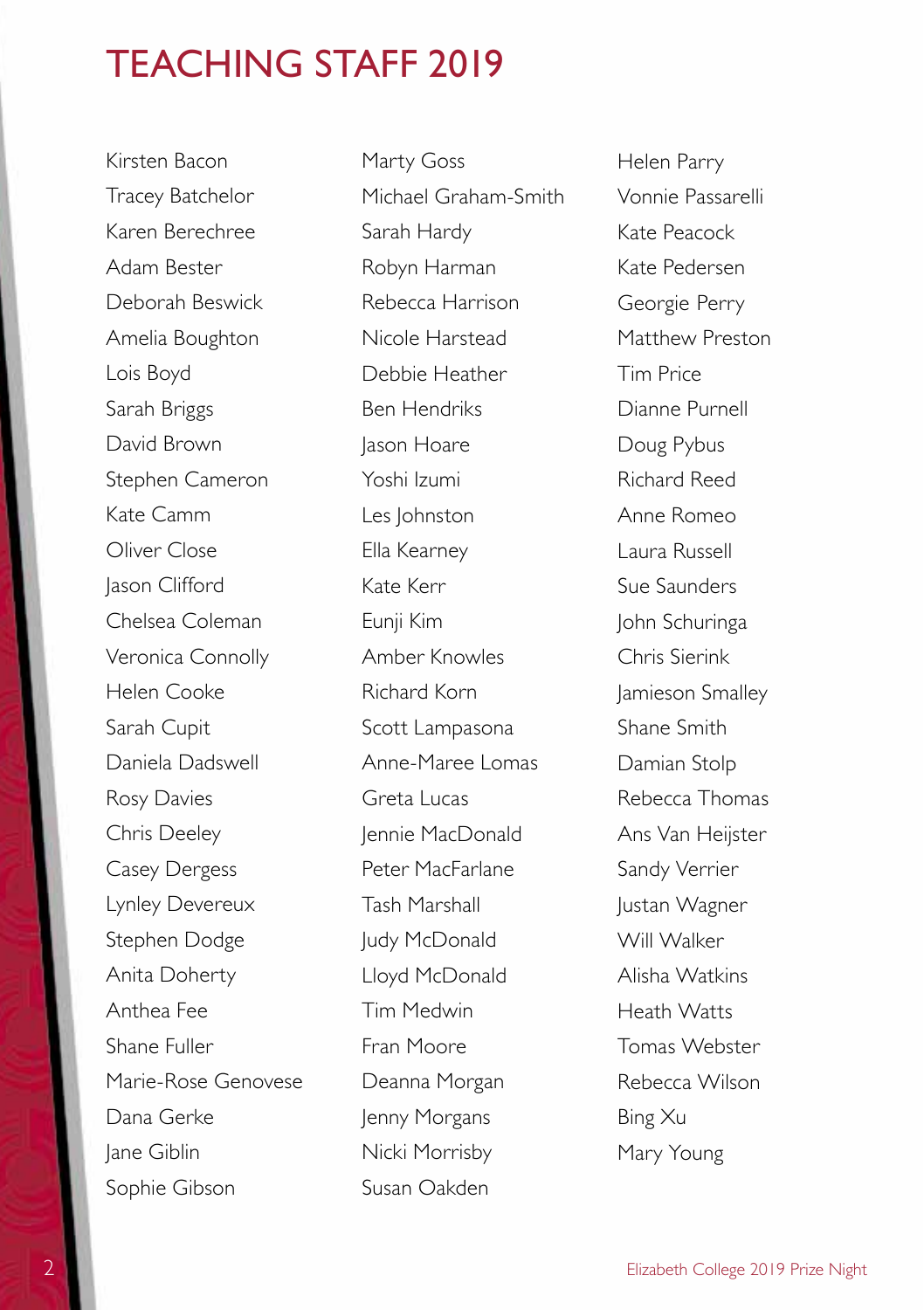# ELIZABETH COLLEGE PRIZE NIGHT 2019

WALK IN MUSIC KIERAN MULVANY, ERIN SHERLOCK AND SEB FOLVIG

INTRODUCTION **ANGELA CARLISLE AND HARRISON TUNKS**

ACKNOWLEDGEMENT OF COUNTRY **JORDAN RUSSELL**

WELCOME BY PRINCIPAL OF ELIZABETH COLLEGE **DR DIANNE PURNELL**

PRESENTATION OF DUX OF CLASS AWARDS AND SUBJECT PRIZES

**MUSICAL INTERLUDE ELIZABETH COLLEGE FLUTE EN** 

PRESENTATION OF DUX OF CLASS AWARDS AND SUBJECT PRIZES

**INTRODUCING THE ELIZABETH COLLEGE MUSICAL 2020.** 

PRESENTATION OF DUX OF CLASS AWARDS AND SUBJECT PRIZES

GUEST SPEAKER **DR LILA LANDOWSKI**

MUSICAL INTERLUDE **JAZZ ENSEMBLE – TRISTAN MEFFRE, REUBEN** 

PRESENTATION OF SERVICE AWARDS, ACADEMIC DIPLOMAS, ACHIEVEMENT AWARDS AND DUX OF COLLEGE

FAREWELL AND CLOSE

PRESENTERS **ANGELA CARLISLE AND HARRISON TUNKS**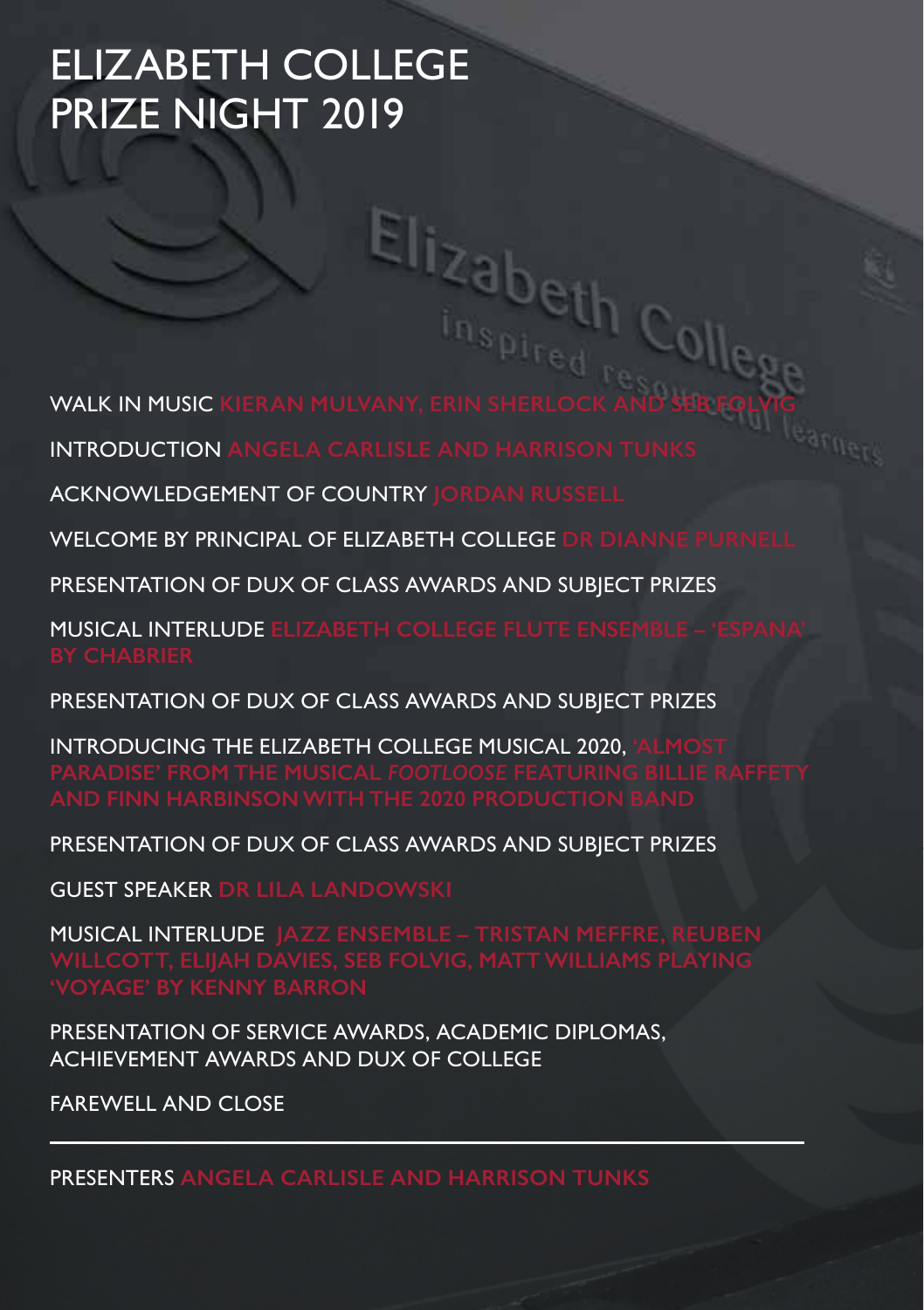### GUEST SPEAKER

#### DR I II A LANDOWSKI

Dr Lila Landowski is a neuroscientist with the School of Medicine, as well as a science communicator and science advocate. Her current field of research is stroke and fatigue.

Lila is the 2015 Premier's Young Achiever of the Year, a Tasmanian finalist for Young Australian of the Year in 2016, and a winner of the Australian Institute of Policy and Science Young Tall Poppy award in 2018. Her honorary titles include being named one of the Chief Scientist of Australia's "Science Superheroes," the inaugural Patron of National Science Week for Elizabeth College, and an ambassador for public education in Tasmania for the Department of Education. Lila is a Director of the Australian Medical Research Society and Epilepsy Tasmania.

Lila regularly engages with the community as a science expert on ABC radio, through a science segment on Hit 100.9 radio, at public talks, and in print and digital media.



She is also the director of communications for the Australian Medical Research Society, and manages social media for the Australasian Neuroscience Society as well as her own page The Rock-at Scientist. Lila was named one of the ABC Radio National Top 5 Science Scholars in 2019.

Lila has previously taught into courses at the University of Tasmania for eight years, working across various subjects for Bachelor of Medicine, Bachelor of Medical Research, Biotechnology, Pharmacy and Science students, as well as coordinating units in the Bachelor of Dementia Care. She has been awarded two of the university's highest honours, a Vice Chancellor's citation for early career teaching and a Vice Chancellor's citation for community engagement.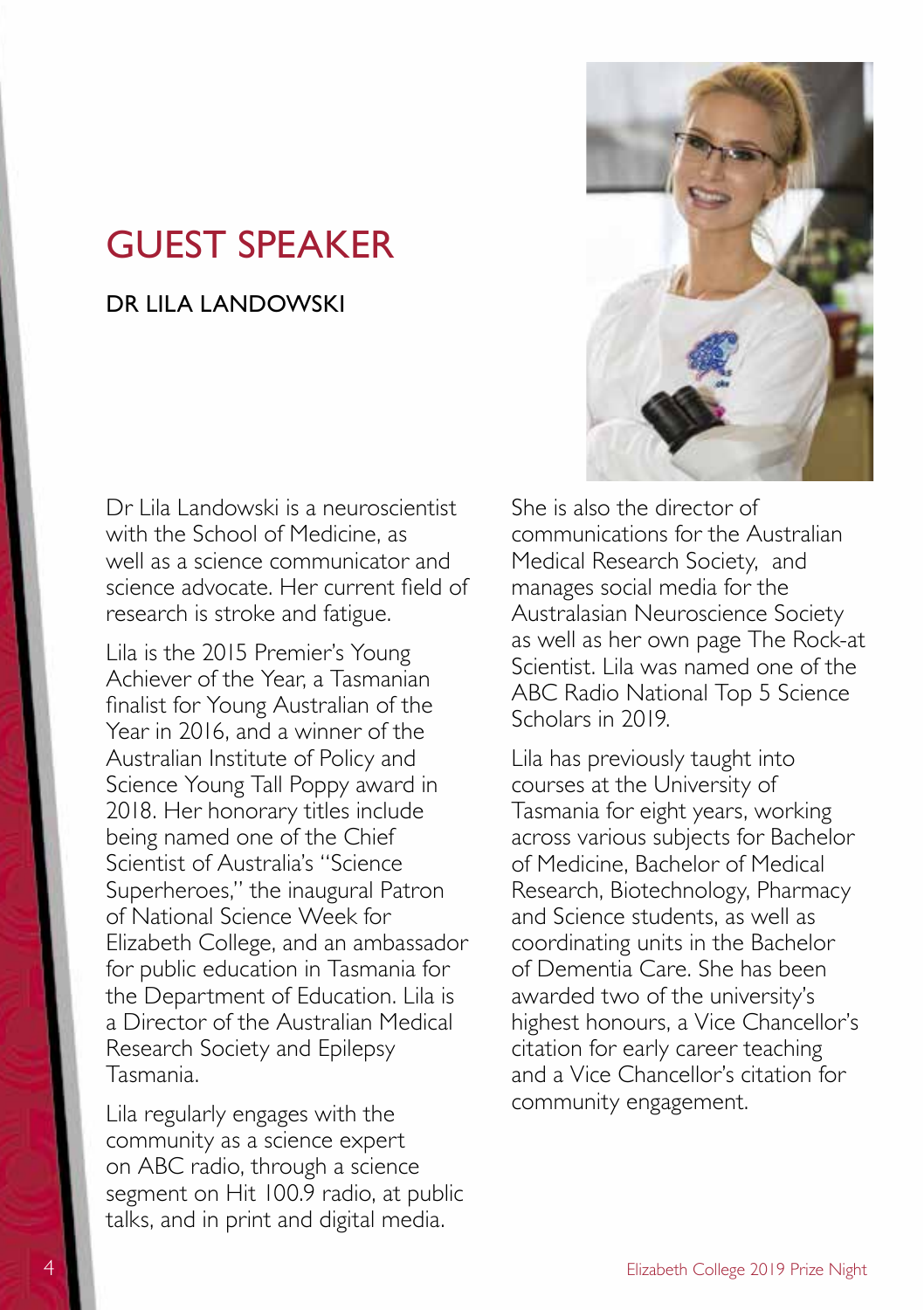# WELCOME TO COUNTRY

### **JORDAN RUSSELL** YEAR 12, 2019

I was fortunate enough to attend Elizabeth College from 2018 to 2019 and before that, New Norfolk Primary School and New Town High School.

What I enjoyed most about my time at Elizabeth College was the welcoming and home-like atmosphere around campus, with on-going support from staff, as well as the lasting friendships I have built.

As a proud Indigenous person I have often been called upon to do Welcome to Country at school events and gatherings and also at national conferences. Encouraging all people to recognise the traditions, culture and legacy of the first peoples is something I feel privileged to share with others.



During my time at Elizabeth College, I studied a range of Performing Arts and Humanities subjects discovering a passion for performing and exploring the world of law.

As a result, I am currently studying law at the University of Tasmania which will hopefully lead to a career in the legal system where I can make a difference and help those less fortunate.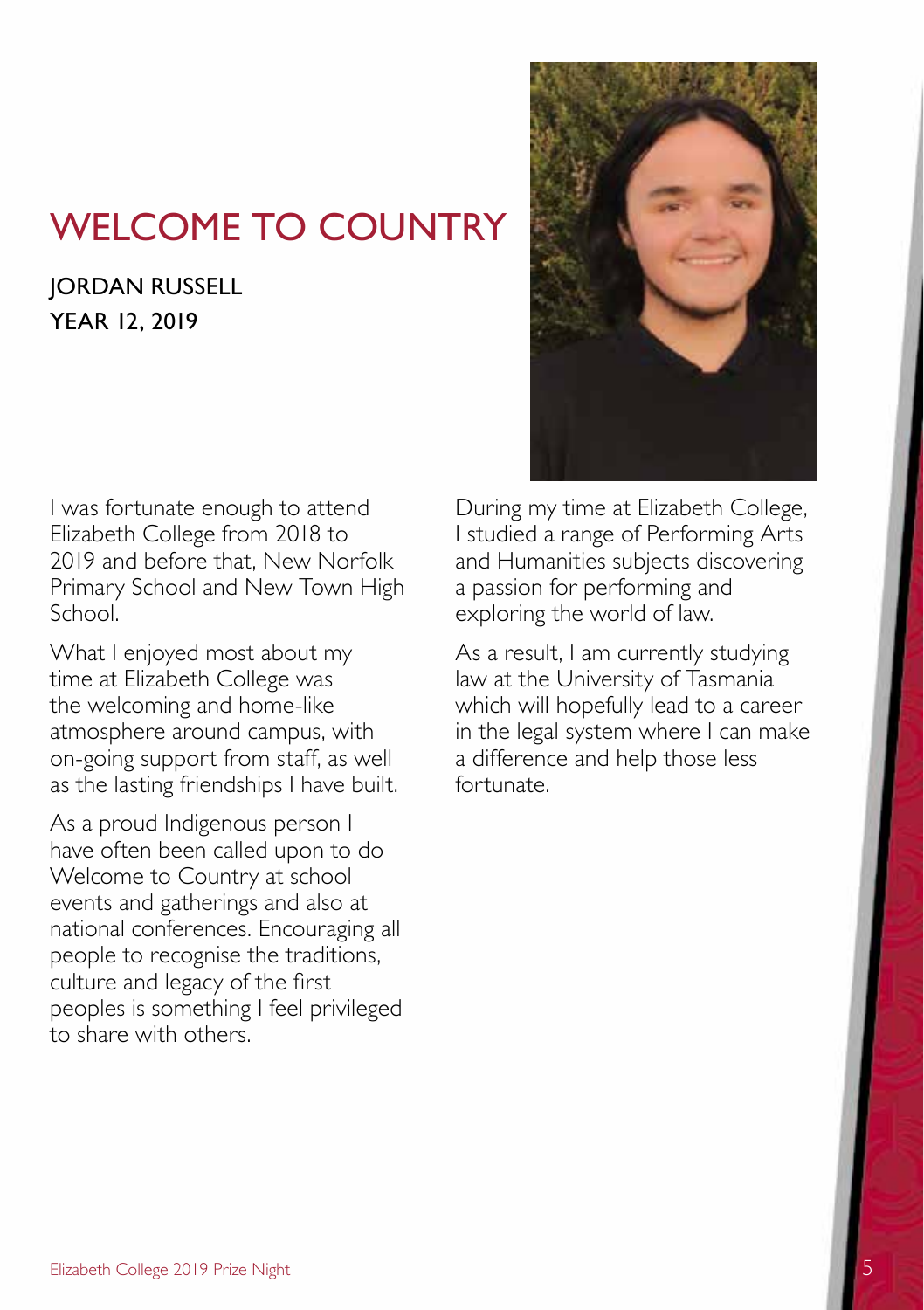# NOTES ON SPECIAL AWARDS

#### **Tasmania School of Business and Economics (TSBE), University of Tasmania Scholarship**

The purpose of the scholarship is to recognise the input and the outcomes achieved through participation in the TSBE and Elizabeth College Business Education Partnership, 2019. The recipient will be the student who best represents the underlying spirit of the business program including the successful completion of the eligibility requirements.

#### **Malcolm Freedman Prize for Physics**

Malcolm Freedman taught Physics at the College. He is particularly remembered for his management of the Science Talent Search and the enormous contribution he made to his subject area, both within the College and statewide. He died prematurely and courageously in 1988 after a short illness.

#### **Steven Hurst Memorial Music Prize**

Steven Hurst attended Elizabeth College during 1976 and 1977. This prize was initiated in his memory by his parents, Rosemary and Nevin Hurst. It is awarded to the student(s) considered to have made the greatest contribution to the music program at the College and, in turn, gained from that experience.

#### **John Kable QC Memorial Award**

John Kable QC was a student at the College in 1969 and 1970, following Years 7–10 at Elizabeth High School. He practised law as a barrister and solicitor in Launceston before practising as a barrister throughout the state. Extremely successful in his High Court practice, John Kable was Tasmania's leading barrister at the time of his early death at the age of 40.

#### **John Peacock Award for Sport Science**

John Peacock was an original staff member of the College when it opened in 1968. In his 31 years as a teacher he was responsible for developing the Sport Science curriculum. John was also involved in instigating the development of the Elizabeth College Gymnasium.

#### **Lance Strickland Prize for Chemistry**

Lance Strickland was the inaugural Senior Master of Chemistry at Elizabeth College and was Head of the Department until his retirement in 1975. He continued to maintain a keen interest in the subject after his retirement.

#### **James Brown Memorial Award for Leadership and Academic Excellence**

James, who tragically passed away, was a highly regarded student with a bright future. James' motivation and passion for knowledge was infectious. He was an inspiration to all who knew him. We are proud to have had James as a student at Elizabeth College.

#### **The Geoff Dyer – Peter Jackson Annual Prize**

This prize is awarded to the Art Studio Practice student whose body of artwork exhibits the strongest combination of audacity, skill and conceptual rigour. The award was inaugurated in 2019 in honour of former EC Visual Art teachers Geoff Dyer and Peter Jackson, and is sponsored by Jane Giblin.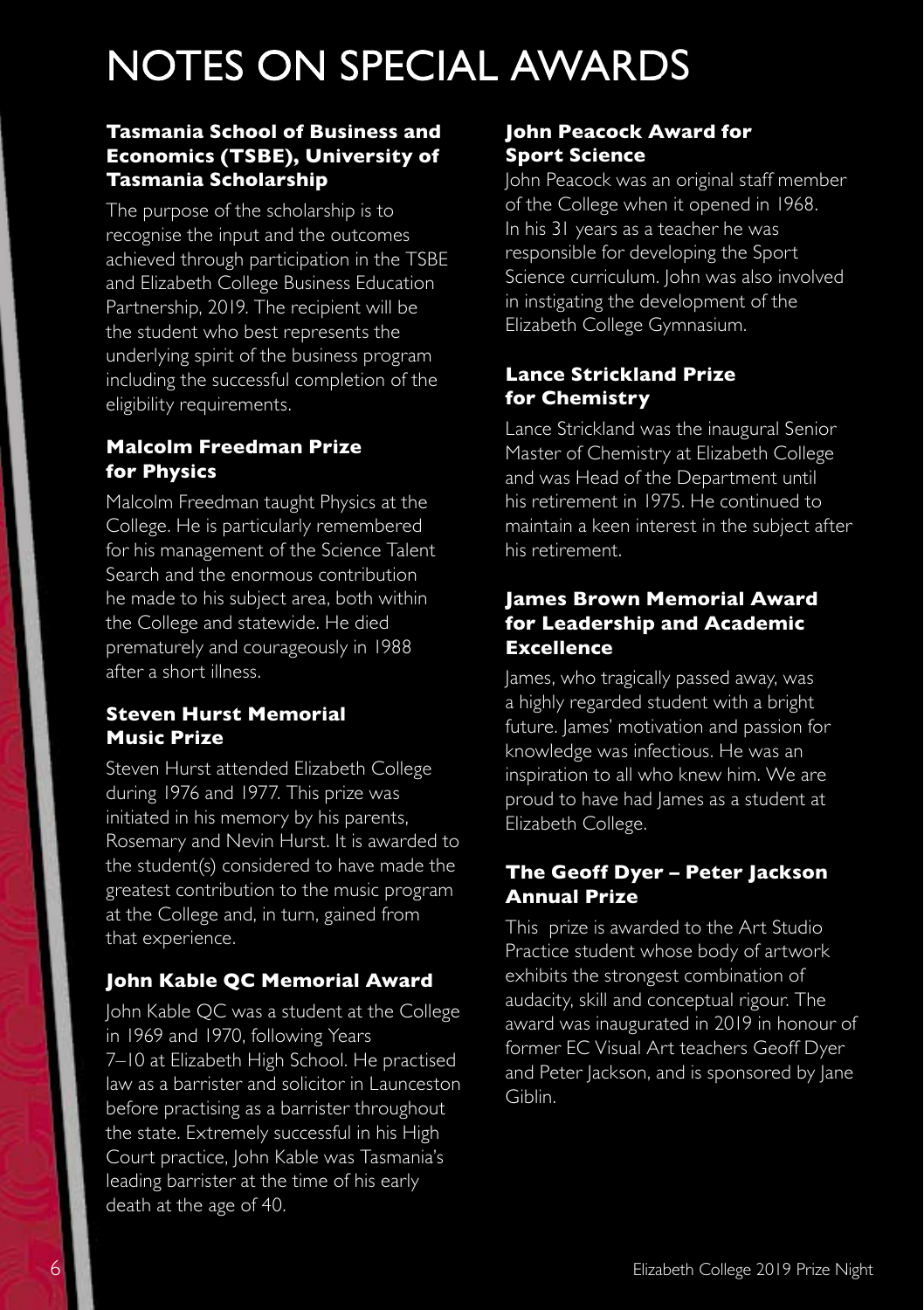| <b>Prize Winner</b>                | Dux of Subject and Subject Awards                           |
|------------------------------------|-------------------------------------------------------------|
| Roisin Abberton                    | German 3                                                    |
| Inez Anderson                      | Body and Soul 2 (Personal Health and Wellbeing)             |
| Kaushal Atwal                      | UTAS UCP Music Technology Projects 2                        |
| Adam Baines                        | Outdoor Education 2                                         |
| Maya Bakowski                      | Health Studies 3                                            |
| Justin Baric                       | Introduction to Sociology and Psychology 2                  |
| Riley Bianchi                      | <b>Business Studies Foundation 2</b>                        |
| Manisha Bista                      | English as an Additional Language or Dialect I              |
| Anna Blackwell                     | Housing and Design 3                                        |
| Hannah Bonnitcha                   | Physical Sciences Foundation 2                              |
| Amy Bourny                         | French 3                                                    |
| Jasmine Branch                     | Athlete Development 2                                       |
| Sophie Branch                      | English Applied 2                                           |
| Alex Browning                      | Pathways to Work                                            |
| Evelyn Bryan                       | Drama 3                                                     |
| Madaja Buckney-Estreich            | Recognition for Service to Health and Physical<br>Education |
| Aaron Burt                         | Workplace Maths 2                                           |
| Nicholas Calvert-Price             | App Development 3 (UTAS Object Design)                      |
| Joel Cartledge                     | Musical Theatre 2                                           |
| Tasman Compton                     | <b>UTAS UCP Music Advanced Practical Study</b>              |
| Raphaela Corney                    | Award for Excellence in Natural Science                     |
| Elizabeth College 2019 Prize Night |                                                             |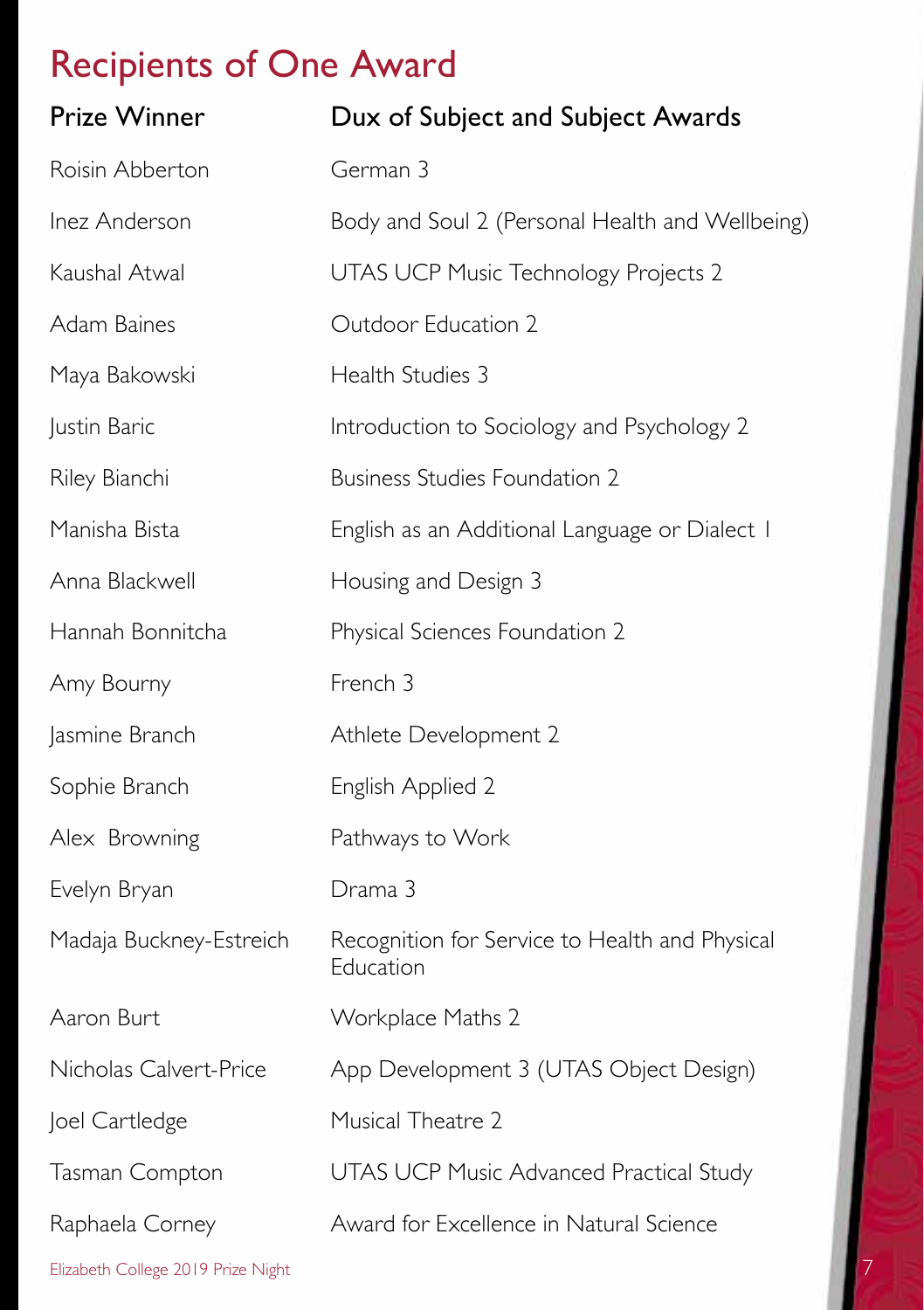| <b>Prize Winner</b>      | Dux of Subject and Subject Awards             |
|--------------------------|-----------------------------------------------|
| <b>Brady Crosswell</b>   | Introduction to Sociology and Psychology 2    |
| Eloise Dick              | Food and Nutrition 3                          |
| Matilda Downes-Smolenski | Mathematics Methods Foundation 3              |
| Madison Drake            | Innovation Enterprise 2                       |
| Yvette Duhig             | Physical Sciences 3                           |
| Toby Duncan              | <b>UTAS Business Scholarship</b>              |
| James Elliott            | Computer Graphics and Design 3                |
| Matilda Evans            | Japanese 3                                    |
| Felix Fischer            | Mathematics Specialised 4                     |
| Mikaylah Fletcher        | Work Readiness 2                              |
| Jessica Gamble           | Art Making I                                  |
| Cody Gay                 | Automotive and Mechanical Technologies 2      |
| Dana Gillies             | Food and Hospitality Enterprise 2 (Café Tang) |
| William Grant            | Malcolm Freedman Prize for Physics 4          |
| Calvin Graus             | App Development 2                             |
| Jakob Haas               | Award for Excellence in Physical Sciences     |
| Kyle Hawkins             | Steven Hurst Memorial Music Prize             |
| Samuel Heathcote         | Accounting 3                                  |
| Brendan Heatley-Hart     | General Mathematics Foundation 2              |
| Alexander Herring        | Technical Theatre Production 2                |
| Dan Jackson              | Contemporary Music 2                          |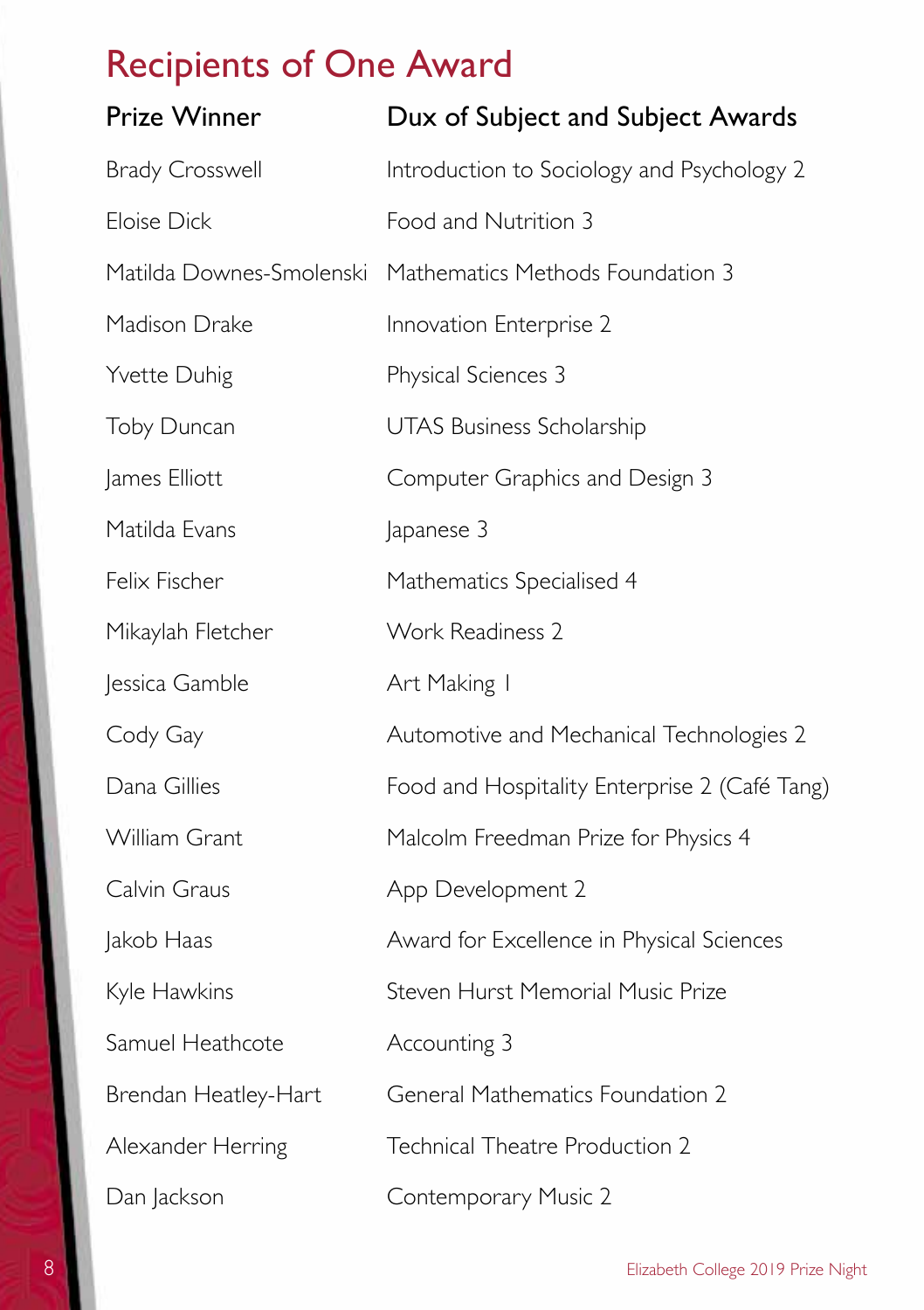| <b>Prize Winner</b>            | Dux of Subject and Subject Awards                  |
|--------------------------------|----------------------------------------------------|
| Scarlett Johnstone             | Visual Art 2                                       |
| Holly Jury                     | Working with Children 2                            |
| Antonio Karabogdan             | First Language Assessment (Croatian)               |
| Neko Kelly                     | Media Production Foundation 2                      |
| Evie Lisson                    | Outdoor Education 2                                |
| Zoe Lockley                    | Body and Soul 2 (Personal Health and<br>Wellbeing) |
| Caitlin MacDonald              | Legal Studies Foundation 2                         |
| <b>Breanne McGuiness</b>       | Design and Production 2                            |
| Lucy McShane                   | Dance Choreography and Performance 3               |
| Gabrielle Medhurst             | Computer Graphics and Design 2                     |
| Edan Merkel                    | History and the Environment 2                      |
| Naomi Messmer                  | Mathematics Methods Foundation 3                   |
| Jhett Moffitt                  | App Development 2                                  |
| Zarith Sofea Mohd Syaifulzafni | Dance 2                                            |
| Sophie Newton                  | Mathematics Methods 4                              |
| Huynh Phuong Uyen Ngo          | Mathematics Methods Foundation 3                   |
| Miku Nishiyama                 | Chinese 2                                          |
| Tyryn Nube                     | App Development 2                                  |
| <b>Brianna Oates</b>           | Life Science 2                                     |
| Hanna Pallari                  | Biology 3                                          |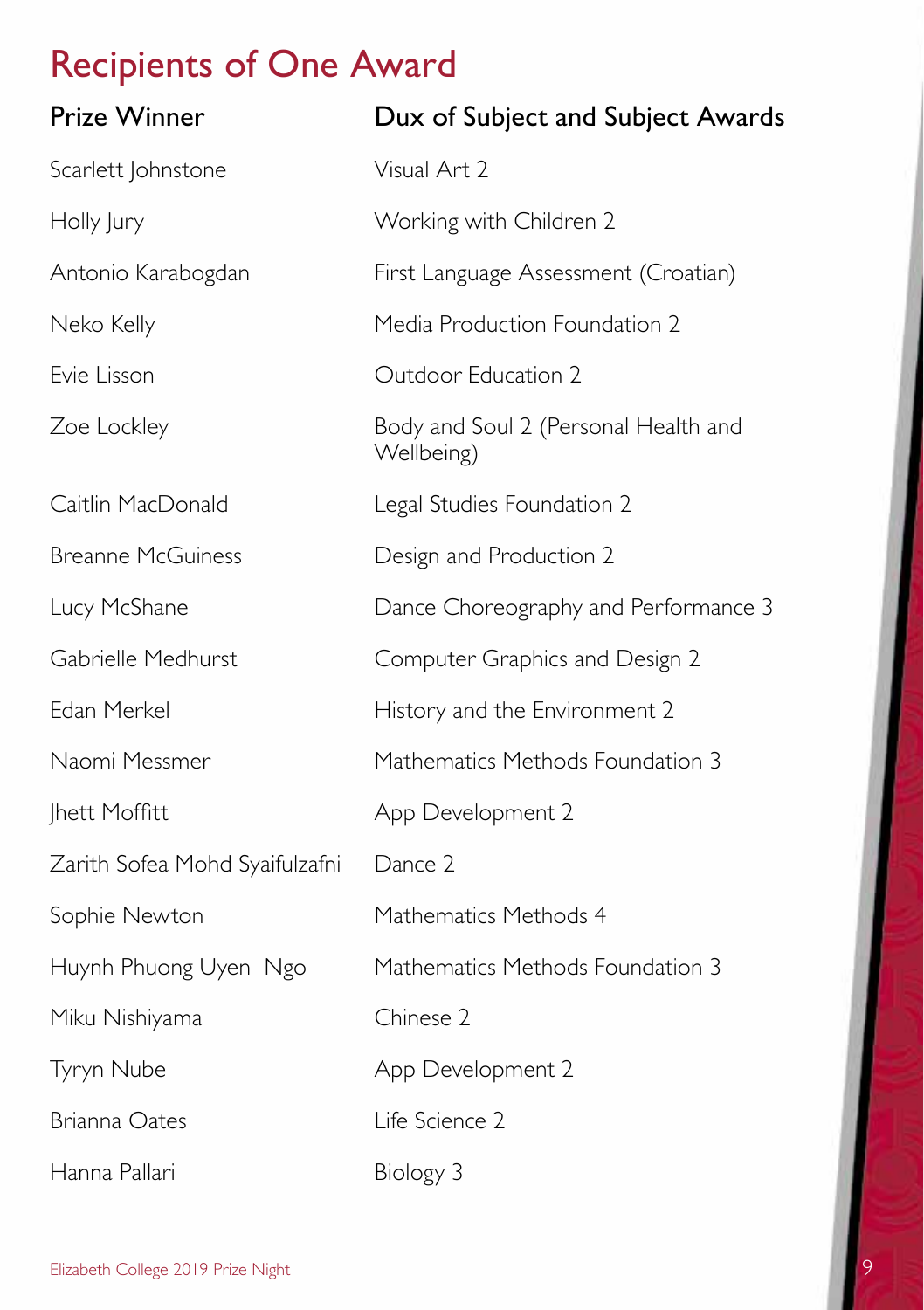| <b>Prize Winner</b>     | Dux of Subject and Subject Awards                               |
|-------------------------|-----------------------------------------------------------------|
| Tha Der Paw             | English as an Additional Language or Dialect 2                  |
| Seth Perkins            | Japanese Foundation 2                                           |
| Erin Phillips           | Introduction to Sociology and Psychology 2                      |
| Henry Pocket            | Award for Innovation in Technology                              |
| Nikitta Pregnell        | Art Production 3                                                |
| Patrick Quinlan         | Electronics Foundation 2                                        |
| <b>Billie Raffety</b>   | UTAS UCP Music Project I                                        |
| Priya Rana              | Chinese 3                                                       |
| Annwen Roberts          | Philosophy 3                                                    |
| Tom Roberts             | Award for Excellence in English                                 |
| Mieke Salvesen          | Food and Hospitality Enterprise 2 (Café Tang)                   |
| Zoe Savage              | English Foundation 2                                            |
| <b>Finlay Semmens</b>   | Computer Science 3                                              |
| Maya Sini               | Food and Nutrition 3                                            |
| Calyani Smith           | Visual Art 2                                                    |
| Gervaise Stather        | German Foundation 2                                             |
| Kelly Stone             | Biology 3                                                       |
| Cylux Trinidad          | Proficiency in Two Languages                                    |
| Hsing-Yu (Cynthia) Tsai | Outstanding Achievement in Vocational Education<br>and Training |
| Cole Turner             | Introduction to Sociology and Psychology 2                      |
| Meagan van Emmerik      | Music 3                                                         |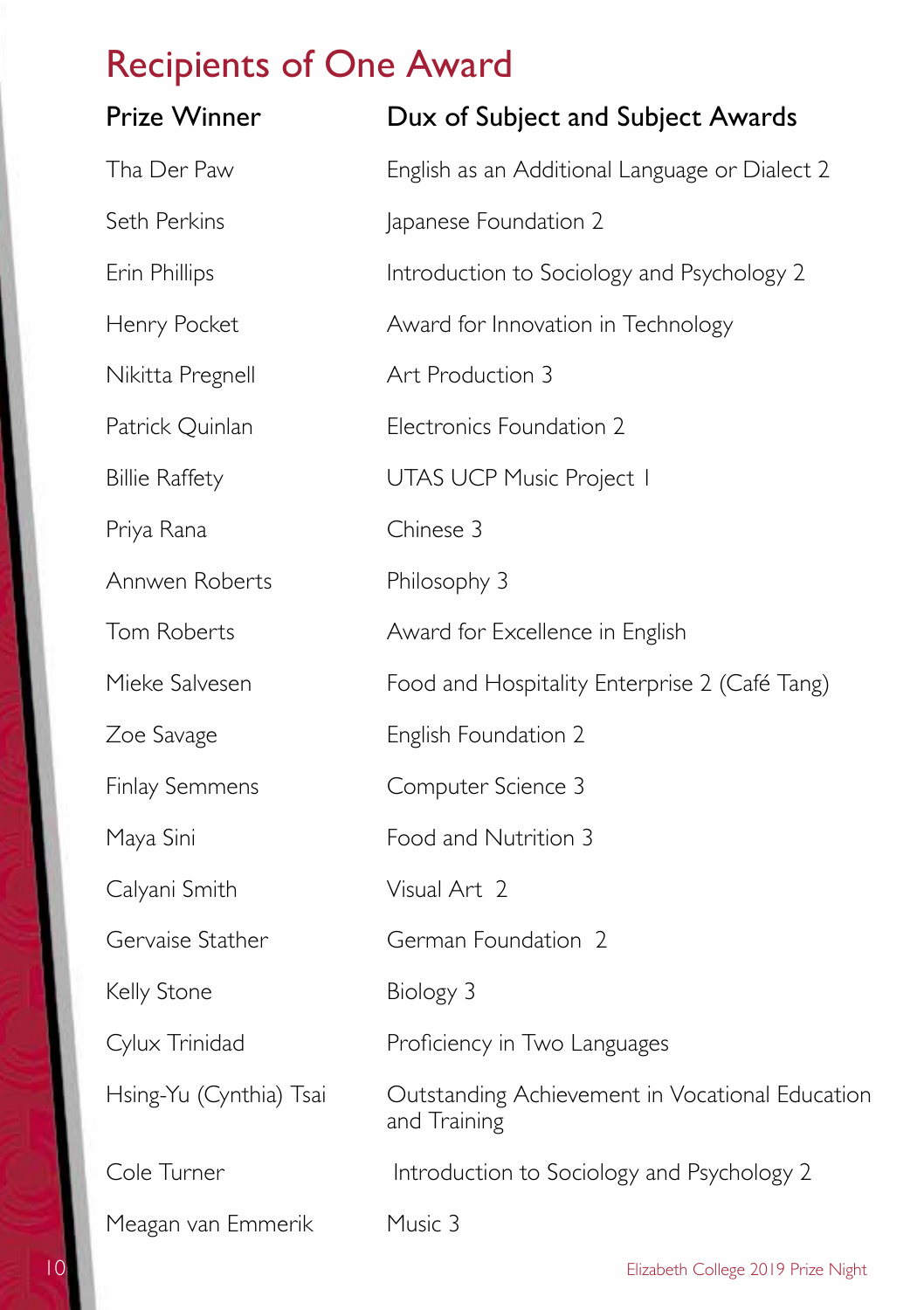| <b>Prize Winner</b>    | Dux of Subject and Subject Awards                           |
|------------------------|-------------------------------------------------------------|
| Vittoria Von Caemmerer | English Literature 3                                        |
| Mami Waida             | French Foundation 2                                         |
| Yuki Waida             | Chinese 2                                                   |
| Zoey Walker            | Outdoor Leadership 3                                        |
| Tom Waller             | UTAS UCP Music Technology Projects I                        |
| Isabelle Ward          | Art Studio Practice 3                                       |
| Max Waters             | Sports Science 2                                            |
| Niamh Watson           | Body and Soul 2 (Personal Health and Wellbeing)             |
| Olivia Webb            | Food, Cooking and Nutrition 2                               |
| Reuben Willmot         | Music Studies 2                                             |
| William Wilson         | History and the Environment 2                               |
| Jade Wiltshire         | <i>i</i> Class                                              |
| Nathan Woodham         | Recognition for Service to Health and Physical<br>Education |
| Dominic Woolcock       | Visual Art 2                                                |
| Xiaohan Xu             | Chinese 3                                                   |
| Xing Yu (Linda) Yao    | Chinese Specialist                                          |
| Thomas Young           | <b>General Mathematics 3</b>                                |
| Zhixuan Zhang          | Mathematics Methods Foundation 3                            |
| Simon Zinzovski        | Music Technology Projects - Foundation 2                    |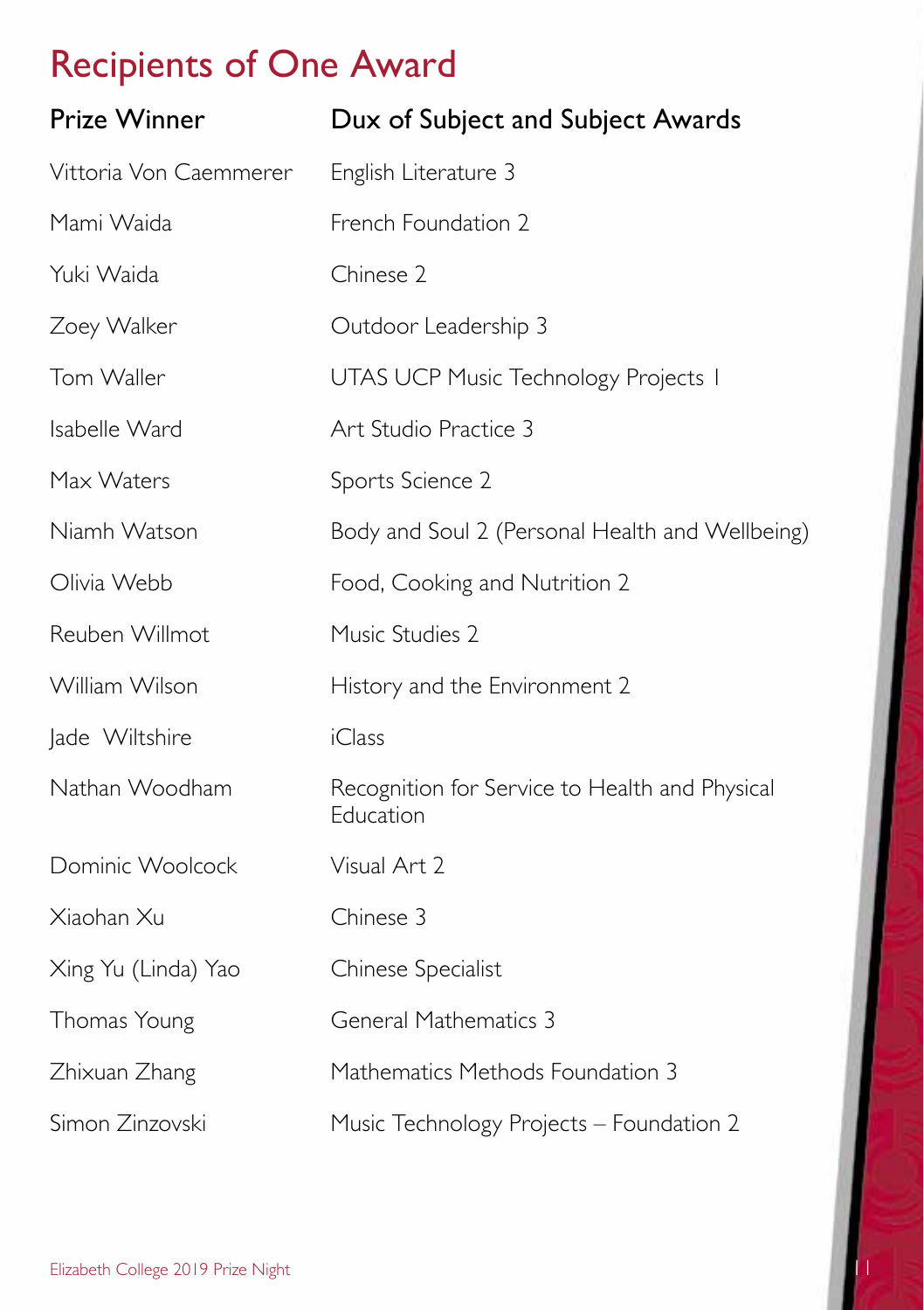# Recipients of Two Awards

| <b>Prize Winner</b>   | Dux of Subject and Subject Awards                                                  |
|-----------------------|------------------------------------------------------------------------------------|
| Megan Bonnily         | Ancient History 3<br>Art Studio Practice 3                                         |
| Jasper France         | English 3<br>Sociology 3                                                           |
| Imogen Kay            | Art Theory and Criticism 3<br>The Geoff Dyer - Peter Jackson Prize                 |
| Sophie Leszczynski    | John Peacock Award for Sports Science 3<br>Lance Strickland Prize for Chemistry 4  |
| Samuel Marschke       | History and the Environment 2<br>Electronics 3                                     |
| <b>Tristan Meffre</b> | English Writing 3<br><b>UTAS UCP Music Foundation Practical Study</b>              |
| <b>Bradley Oakman</b> | <b>UTAS UCP Music Project 2</b><br>Award for Excellence Across the Performing Arts |
| Jessica Pursell       | English 3<br>Legal Studies Foundation 2                                            |
| Alexa Trochatos       | Drama Foundation 2<br>Ancient History 3                                            |
| Sophie Wilson         | Theatre Performance 3<br>Award for Contribution to Drama                           |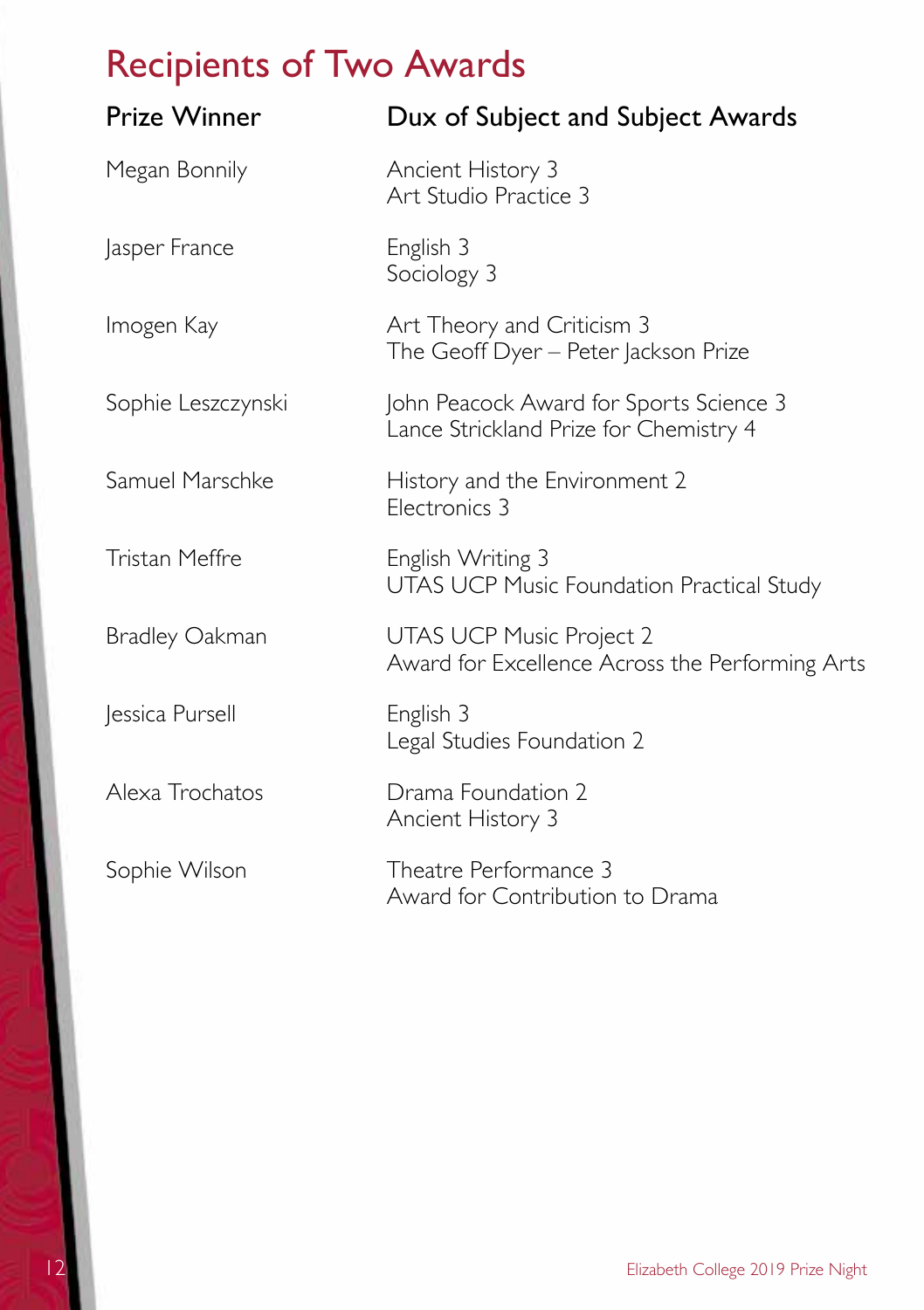# Recipients of Three Awards

| <b>Prize Winner</b>        | Dux of Subject and Subject Awards                                                                                                            |
|----------------------------|----------------------------------------------------------------------------------------------------------------------------------------------|
| Daria Chyryk               | English as an Additional Language or Dialect 3<br>Sociology 3<br>Award for Excellence in Behavioural Studies                                 |
| <b>Emily Curak</b>         | Biology 3<br>Lance Strickland Prize for Chemistry 4<br>Award for Overall Excellence in the Sciences                                          |
| Meg Dickens                | John Kable QC Memorial Award for<br>Outstanding Achievement in Legal Studies 3<br>Modern History 3<br>Award for Excellence in the Humanities |
| Alexander Fracalossi       | Mathematics Specialised 4<br>Malcolm Freedman Prize for Physics 4<br>Economics Society of Australia (Tas Branch)<br>Prize for Economics 3    |
| Charls Jibi                | Mathematics Specialised 4<br>Award for Excellence in Mathematics<br>Lance Strickland Prize for Chemistry 4                                   |
| Jemima-Rose Methorst-Moore | Modern History 3<br>Philosophy 3<br>Sociology 3                                                                                              |
| William Searle             | Mathematics Specialised 4<br>Award for Excellence in Mathematics<br>Award for Excellences in Physical Sciences                               |
| Harrison Tunks             | English Literature 3<br>Environmental Science 3<br>Physical Sciences 3                                                                       |
| Macy Wallis                | <b>Business Studies 3</b><br>Accounting 3<br>Psychology 3                                                                                    |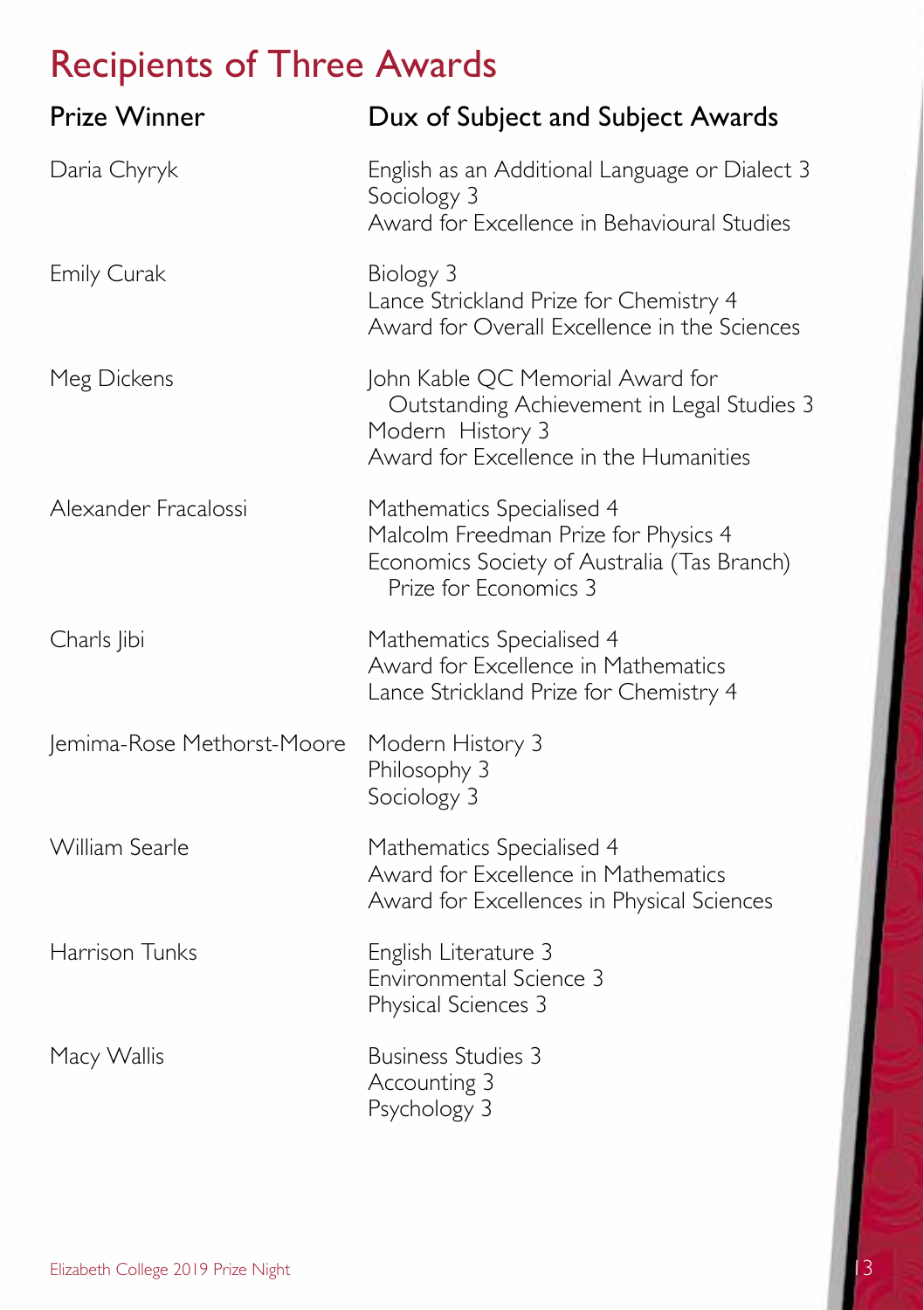### Recipients of Four or More Awards

### Prize Winner **Dux of Subject and Subject Awards**

Ruby-Ouesta Collis English Literature 3

Mathematics Methods 4 Biology 3 Physical Sciences 3

Harshika Herath Mathematics Specialised 4 Lance Strickland Prize for Chemistry 4 Malcolm Freedman Prize for Physics 4 Award for Excellence in Physical Sciences Economics Society of Australia (Tas Branch) Prize for Economics 3

# ACADEMIC ACHIEVEMENT CERTIFICATE YEAR 11

*Two or more pre-tertiary Exceptional Achievement Awards*

Rhiana Brewster Ruby-Questa Collis Matilda Downes-Smolenski Jasper France Naomi Messmer Sophie Newton Jessica Pursell Annwen Roberts Harrison Tunks Sarah Townsend

# YEAR II DUX OF ELIZABETH COLLEGE

Silver Medal Award

Ruby-Questa Collis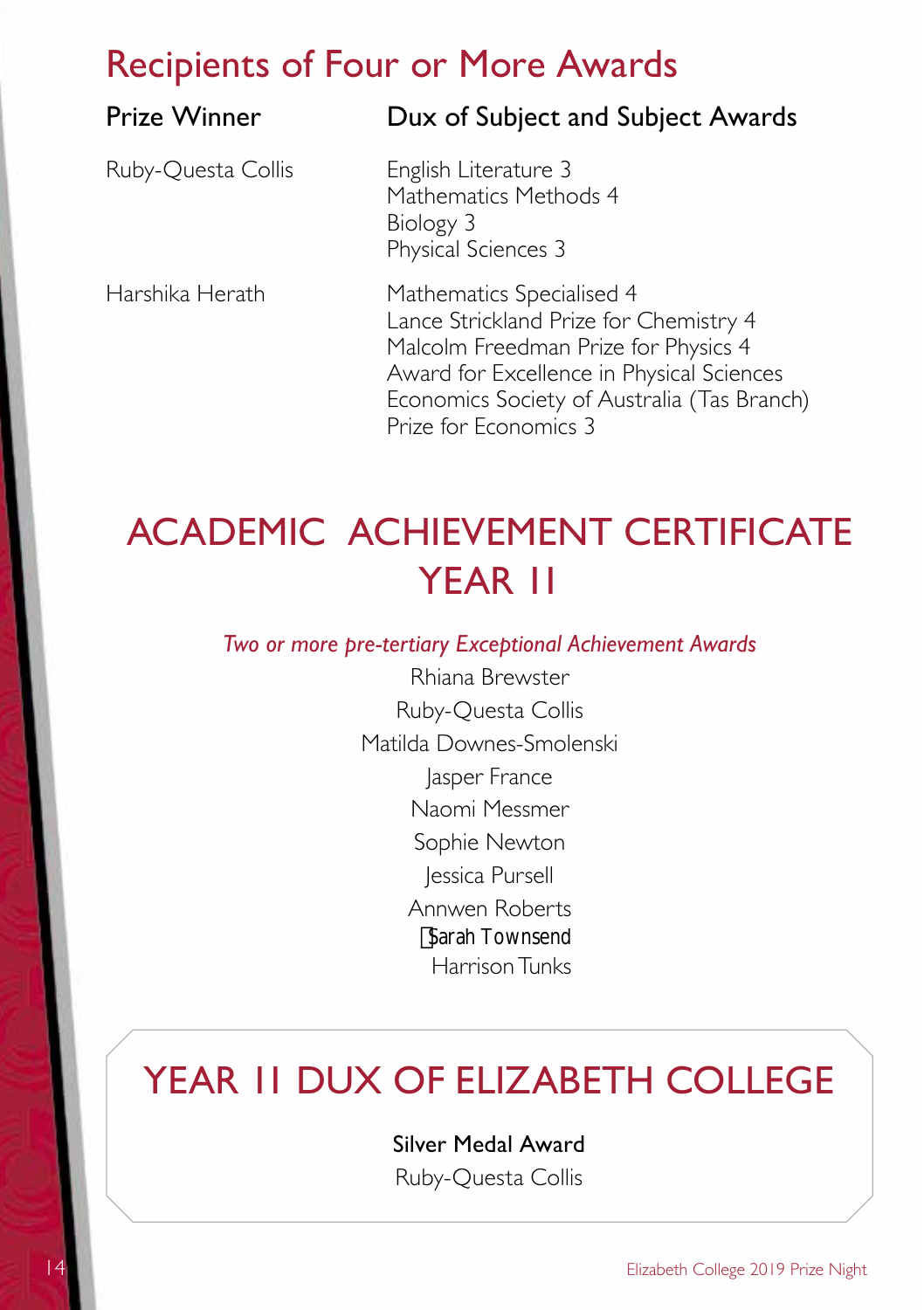# ELIZABETH COLLEGE YEAR 11 DUX AWARD

#### RUBY-QUESTA COLLIS

Formerly a student at Taroona High School, Ruby studied Maths Methods 4, English Literature 3, Biology 3 and Physical Sciences 3 in Year 11 at Elizabeth College. Ruby thoroughly enjoyed her Year 11 studies, as her subjects were incredibly well taught and engaging.

She was a participant in ECAAD, which proved to be a wonderfully supportive environment that encouraged personal development, academic excellence and extracurricular activity. She found the talks from various scientists particularly exciting, as they provided insight into the wide range of careers available in STEM. Ruby would like to thank all the ECAAD teachers for their efforts in making ECAAD such a wonderful experience in 2019, as it made the transition from high school to college seamless.



Ruby firmly believes that the teachers at Elizabeth College are of a world class standard and attributes her enjoyment of Year 11 to all her fantastic teachers. They were all deeply knowledgeable about their subject areas and were able to answer questions far outside the scope of the courses. She thanks them all for their hard work and encouragement throughout 2019.

In Year 12 Ruby is studying Maths Specialised 4, Physics 4, Chemistry 4 and Economics 3. After completing this year, she hopes to study immunology at the University of Melbourne.

Ruby looks forward to applying the skills she learned in Year 11 to both Year 12 and further study.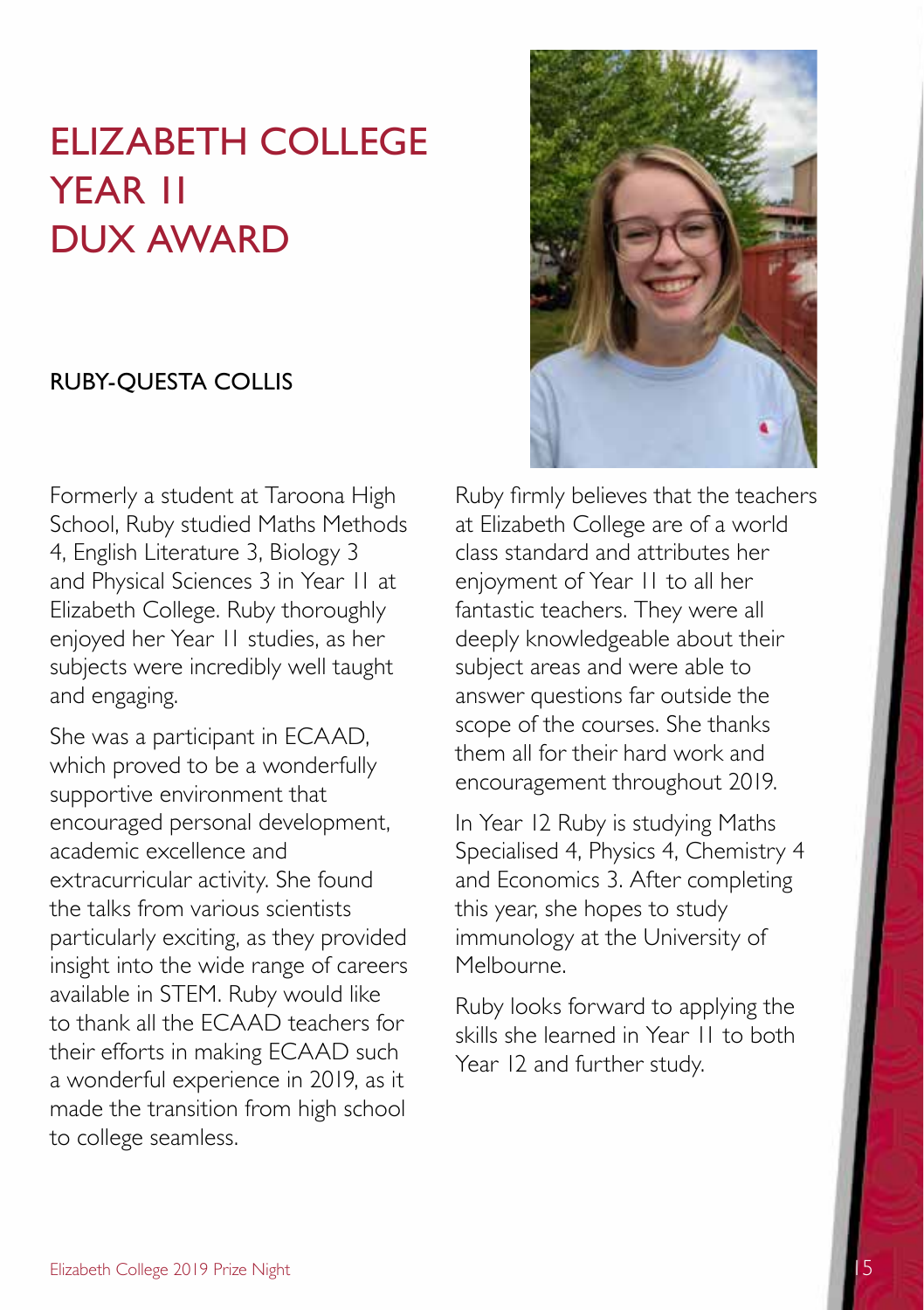### SERVICE AND CITIZENSHIP AWARDS

| Rotary Club of Salamanca Prize for<br>Academic Achievement and Citizenship              | <b>Toby Sward</b>          |
|-----------------------------------------------------------------------------------------|----------------------------|
| Rotary Club of Salamanca Prize for<br>Academic Achievement and Service to the Community | Miranda Bennett            |
| Elizabeth College Indigenous Award for<br>Academic Excellence                           | Jordan Russell             |
| James Brown Award for<br>Leadership and Academic Excellence                             | Jemima-Rose Methorst-Moore |
| Award for Excellence in<br>International Education                                      | Huynh Phuong Uyen Ngo      |
| Tasmanian Association for the Gifted Award for<br>Outstanding Passion and Achievement   | Vittoria Von Caemmerer     |

### PRINCIPAL'S HONOUR ROLL

#### Elizabeth College Advanced Academic Diploma (ECAAD)

Miranda Bennett Johanna Collins Emily Curak Felix Fischer Alexander Fracalossi Dana Gillies William Grant Jakob Haas Samuel Heathcote Harshika Herath Charls libi Blake Knight Sophie Leszczynski Saffron McKinnon Lucy McShane

Jemima-Rose Methorst-Moore Angelica Passarelli Sarah Roberts Tom Roberts Kalen Robey Daniel Searle William Searle Henry Stanton Kelly Stone Toby Sward Riley Thurstans Meagan van Emmerik Isabelle Ward Sophie Wilson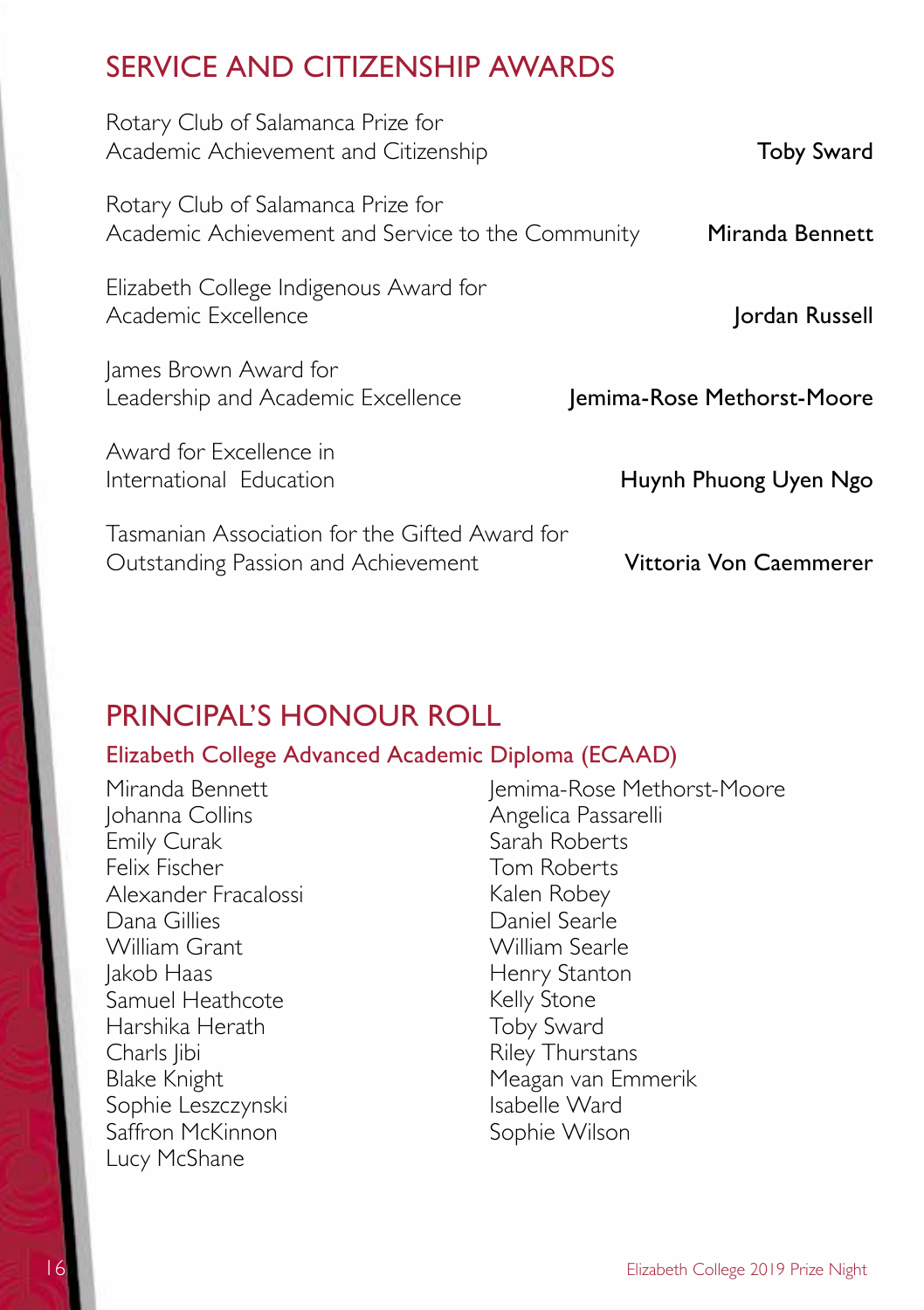### ACADEMIC ACHIEVEMENT CERTIFICATE – YEAR 12

*Students with an Australian Tertiary Admission Ranking between 94–98.2* 

Miranda Bennett Megan Bonnily Emily Curak Meg Dickens Samantha Ditchfield Elizabeth Eaves Matilda Evans William Grant Samuel Heathcote

Jemima-Rose Methorst-Moore Huynh Phuong Uyen Ngo Hanna Pallari Tom Roberts Kalen Robey Daniel Searle Kelly Stone Toby Sward

### COLLEGE BRONZE MEDAL FOR ACADEMIC ACHIEVEMENT

*Students recognised in the top 100 in Tasmania* 

Meagan van Emmerik

Felix Fischer Vittoria Von Caemmerer

### COLLEGE SILVER MEDAL FOR ACADEMIC ACHIEVEMENT

*Students with ATAR 99.5 and above (Top 30 in Tasmania)* 

Alexander Fracalossi Sophie Leszczynski Jakob Haas William Searle

# YEAR 12 DUX OF ELIZABETH COLLEGE

#### Gold Medal Award

Harshika Herath Charles Jibi (ATAR 99.95) (ATAR 99.95)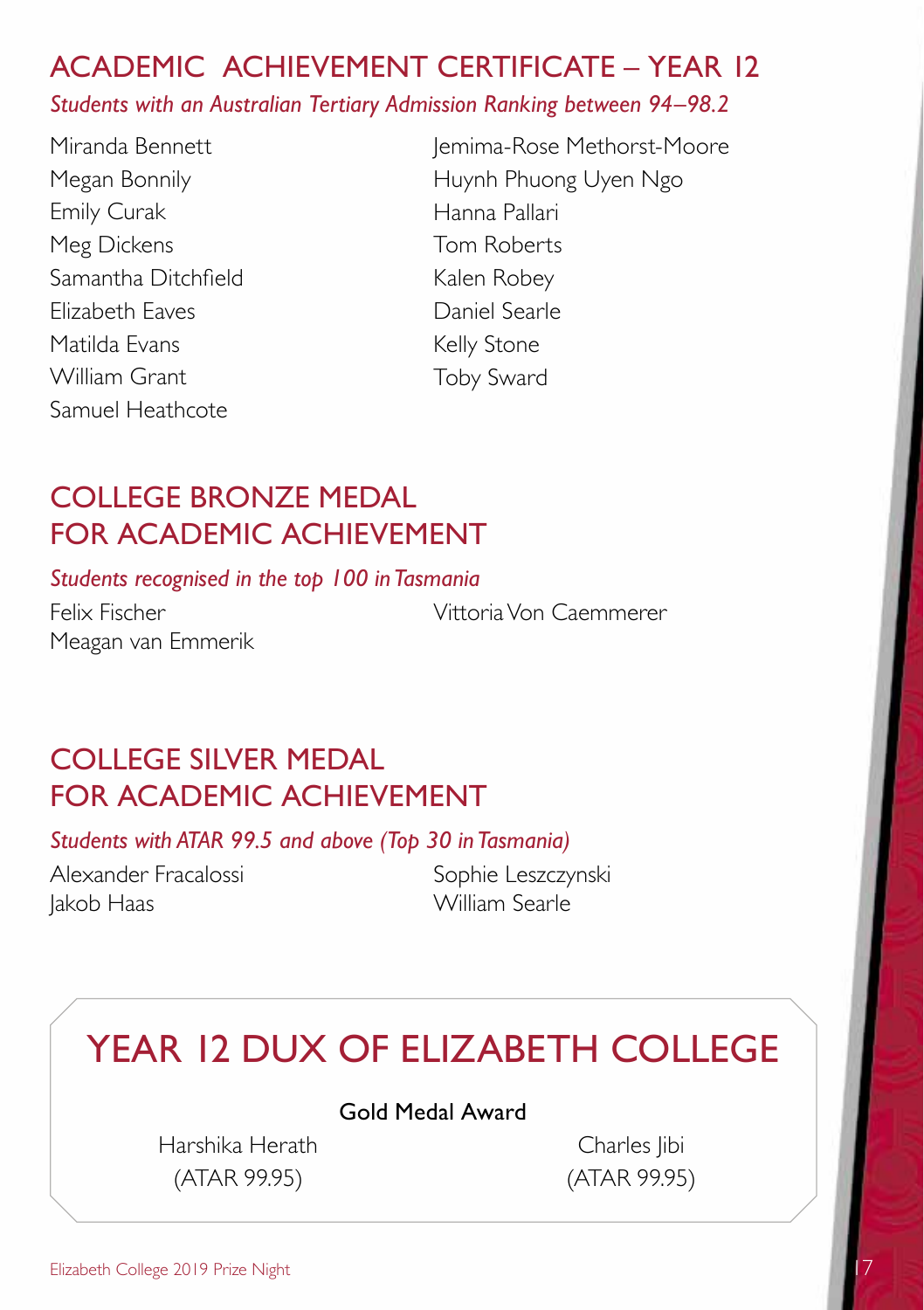## ELIZABETH COLLEGE YFAR 12 DUX AWARD

#### HARSHIKA HERATH

Harshika attended Mount Stuart Primary School, and then went to Ogilvie High School. She then went on to attend Elizabeth College during which she enjoyed studying several subjects including Economics, Biology, Maths Specialised, English Literature and Chemistry.

At Elizabeth College Harshika was extremely grateful to her teachers, especially those in ECAAD and the Sciences, who provided her with the support, kindness and encouragement to continue working hard and pursue her ambitions.

She was very grateful to be a part of ECAAD as she believes that being around other students who were hard working and positive, as well as being provided with extra opportunities, motivated her to strive to achieve her goals.



Harshika is also extremely thankful for her friends and family who not only provided her with academic support, but also encouraged her to pursue her interests and aspirations.

This year, Harshika will be studying Medicine at Monash University. She chose to study Medicine as it allows her to explore her interests in the field of Science, as well as allowing her to pursue both a fulfilling and challenging occupation in which she will be able to directly and positively impact other people's lives.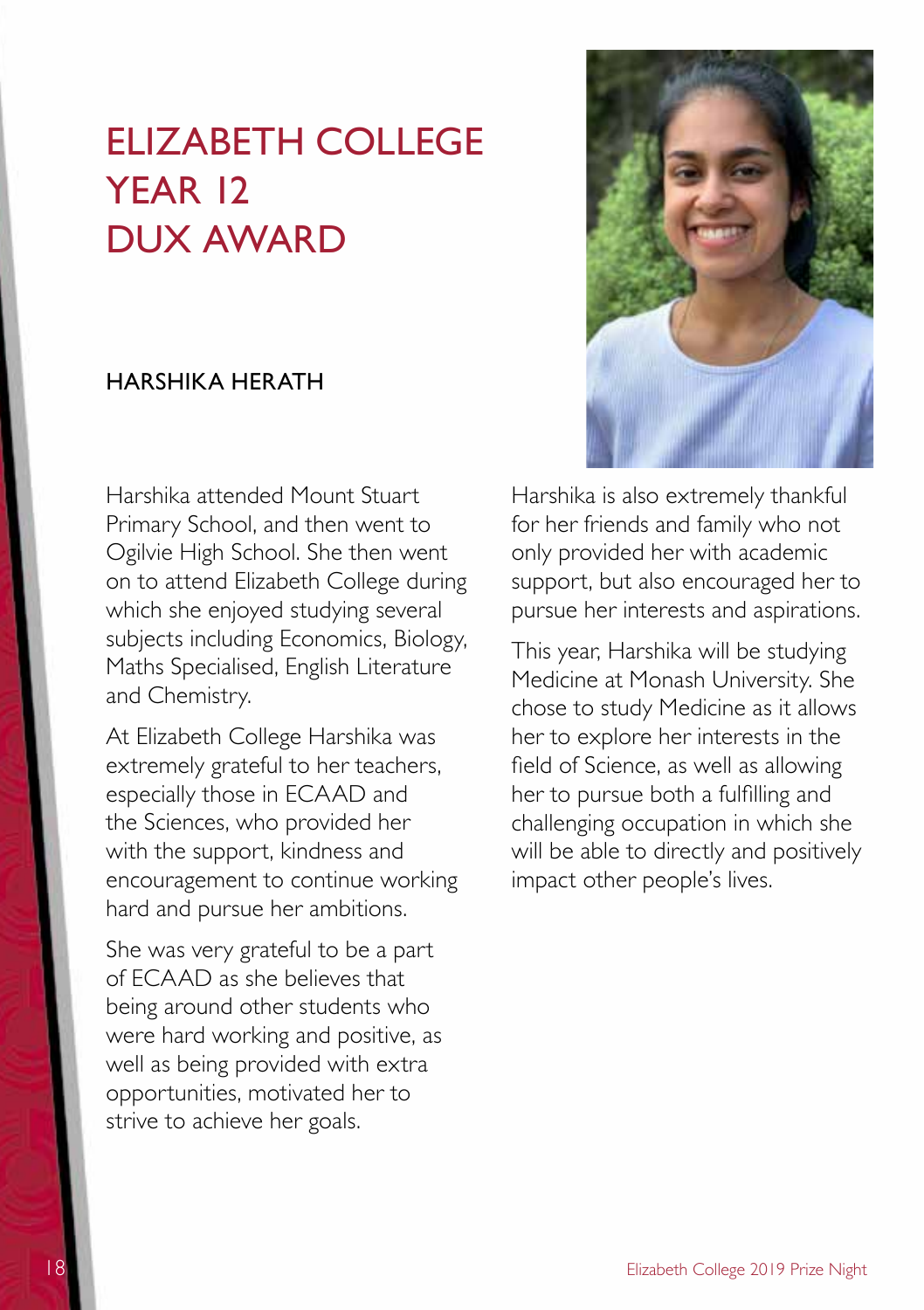# ELIZABETH COLLEGE YEAR 12 DUX AWARD

#### CHARLS JIBI

Formerly from St Virgil's College, Charls studied Maths Methods, Physical Sciences, Economics and English in Year 11. He followed this in Year 12 by studying Maths Specialised, Chemistry, Biology and HAP (University of Tasmania) Maths.

Charls found his Year 11 and 12 studies at Elizabeth College both enjoyable and challenging. ECAAD provided further opportunities and extension openings for Charls in his time at Elizabeth College.

Charls particularly liked the many opportunities, activities and enrichment options available for students at the College as they provided individuals with a break from their studies and gave students the opportunity to make even more friends, try something new and encouraged a work-study balance.



He especially enjoyed participating in the titration and maths relay competitions.

Charls would like to acknowledge and thank the teachers at Elizabeth College for their support over the last two years. He believes the inviting atmosphere motivates students, as well as creating a positive ambience in which learning is most effective.

Charls, after completing his senior secondary education, has commenced a Bachelor of Medicine and Bachelor of Surgery (MBBS) at the University of Tasmania. He believes that the skills and strengths he used in his pre-tertiary education will assist him down this pathway and he also hopes to develop new qualities to be the best he can in his future career and ambitions.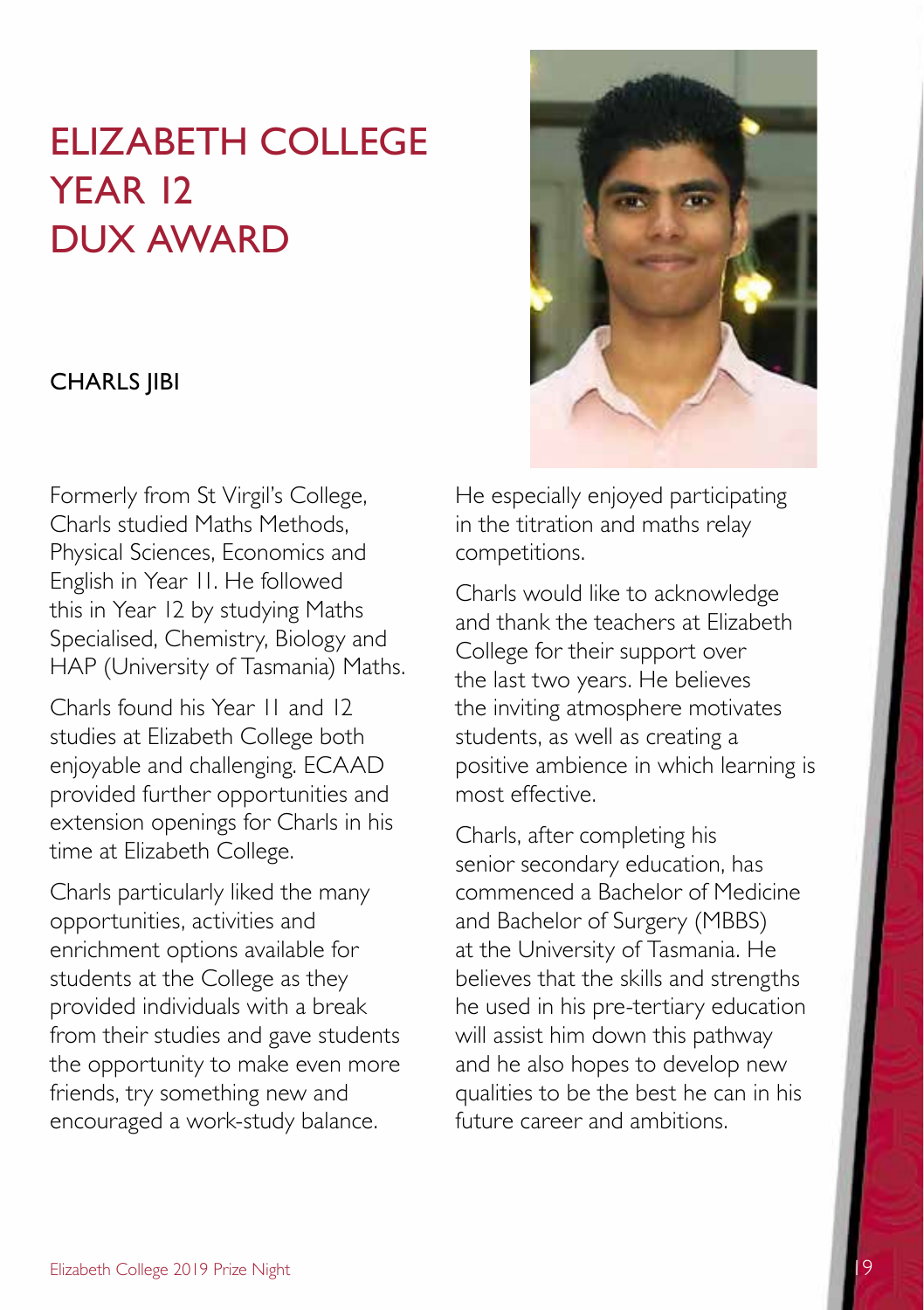### **TECHNOLOGY**

| Automotive and Mechanical Technologies 2      | Cody Gay                                           |
|-----------------------------------------------|----------------------------------------------------|
| Computer Graphics and Design Foundation 2     | Gabrielle Medhurst                                 |
| Computer Graphics and Design 3                | James Elliott                                      |
| Design and Production 2                       | <b>Breanne McGuinness</b>                          |
| Electronics Foundation 2                      | Patrick Quinlan                                    |
| Electronics 3                                 | Samuel Marschke                                    |
| Food and Hospitality Enterprise 2 (Café Tang) | Dana Gillies<br>Mieke Salvesen                     |
| Food, Cooking and Nutrition 2                 | Olivia Webb                                        |
| Food and Nutrition 3                          | <b>Eloise Dick</b><br>Maya Sini                    |
| Housing and Design 3                          | Anna Blackwell                                     |
| Computer Science 3                            | <b>Finlay Semmens</b>                              |
| App Development 2                             | Calvin Graus<br><b>Ihett Moffitt</b><br>Tyryn Nube |
| App Development 3 (UTAS Object Design)        | Nicholas Calvert-Price                             |
| Award for Innovation in Technology            | Henry Pockett                                      |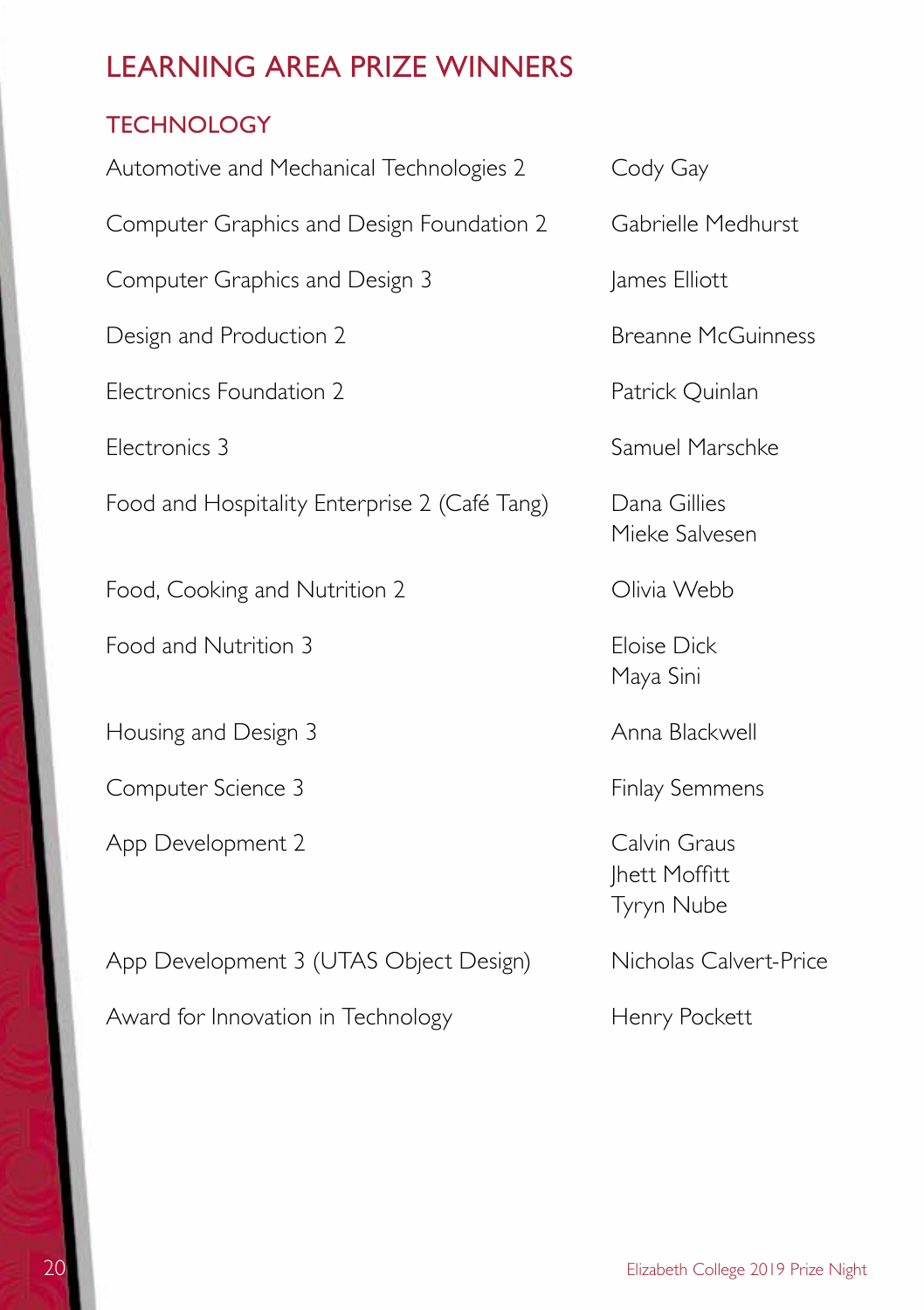### ALTERNATIVE PROGRAMS

Pathways to Work **Alex Browning** 

iClass and the late Wiltshire and the lade Wiltshire

### HEALTH AND PHYSICAL EDUCATION

Outdoor Education 2 Adam Baines

Outdoor Leadership 3 Zoey Walker

Athlete Development 2 Jasmine Branch

Personal Health and Wellbeing 2 (Body and Soul) Inez Anderson

Health Studies 3 Maya Bakowski

Sports Science 2 Max Waters

John Peacock Award for Sports Science 3 Sophie Leszczynski

Recognition for Service to Health and Physical Education Madaja Buckney-Estreich

Evie Lisson

Zoe Lockley Niamh Watson

Nathan Woodham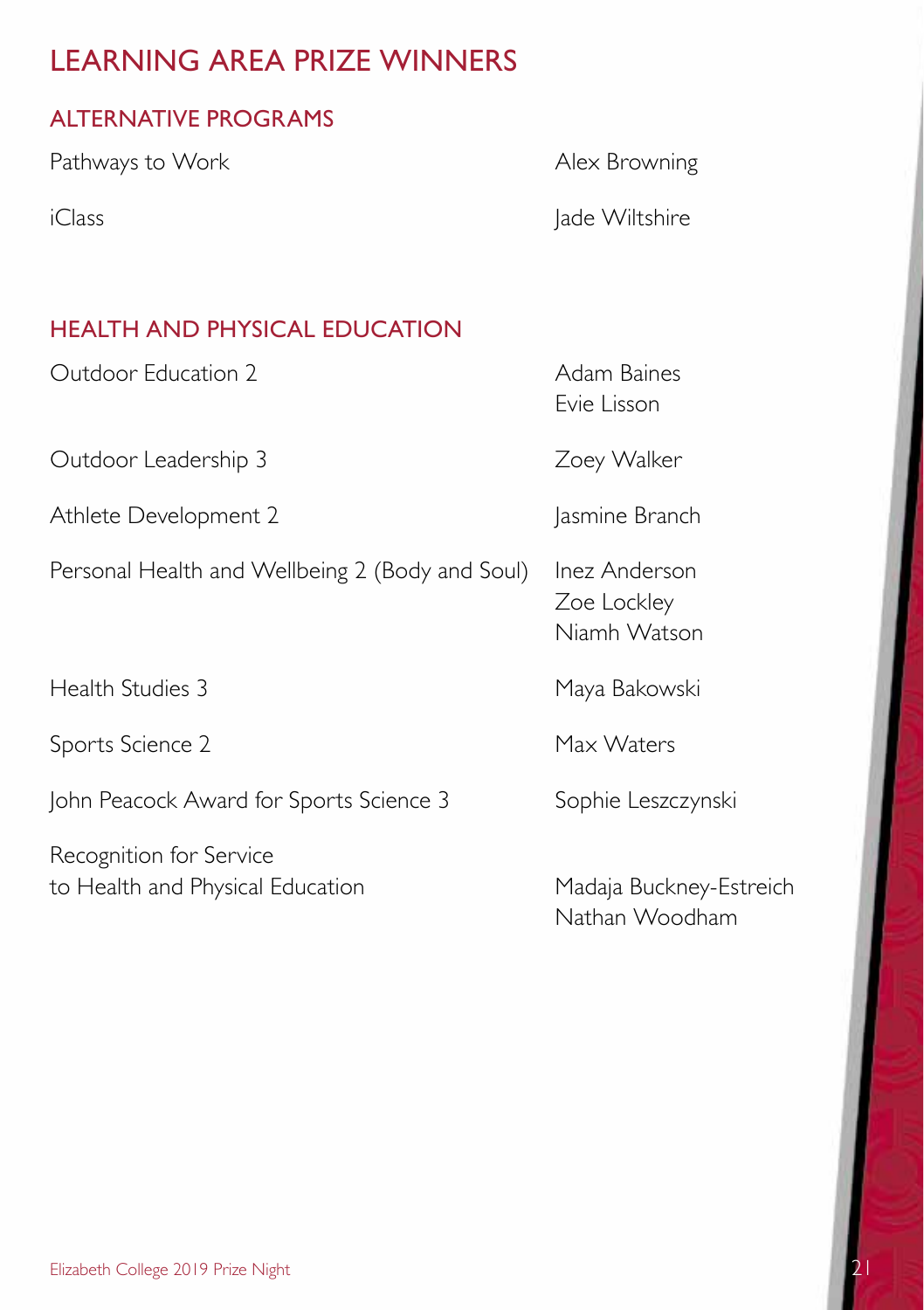### **LANGUAGES**

| Miku Nishiyama<br>Yuki Waida |
|------------------------------|
| Priya Rana<br>Xiaohan Xu     |
| Xing Yue (Linda) Yao         |
| Mami Waida                   |
| Amy Bourny                   |
| Gervaise Stather             |
| Roisin Abberton              |
| Seth Perkins                 |
| Matilda Evans                |
| Antonio Karabogdan           |
| Cylux Trinidad               |
|                              |

### ENGLISH

| English as an Additional Language or Dialect I | Manisha Bista |
|------------------------------------------------|---------------|
| English as an Additional Language or Dialect 2 | Tha Der Paw   |
| English as an Additional Language or Dialect 3 | Daria Chyryk  |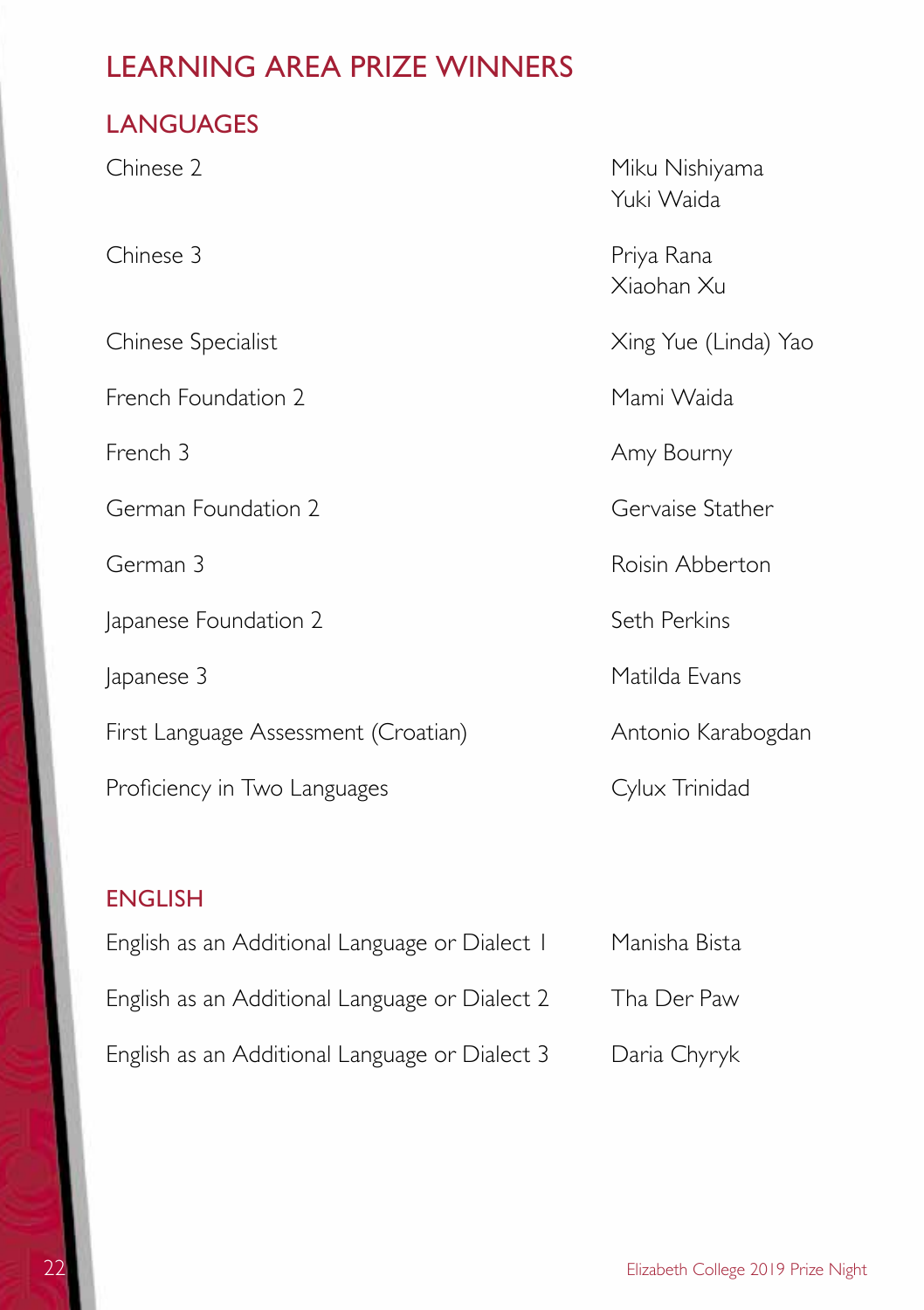### ENGLISH

English Applied 2 Sophie Branch

English Foundation 2 **Zoe Savage** 

English Writing 3 Tristan Meffre

Award for Excellence in English Tom Roberts

### **MATHEMATICS**

Workplace Maths 2 Aaron Burt

General Mathematics Foundation 2 Brendan Heatley-Hart

General Mathematics 3 Thomas Young

Mathematics Methods Foundation 3 Matilda Downes-Smolenski

Mathematics Methods 4 Ruby-Questa Collis

Mathematics Specialised 4 Felix Fischer

Award for Excellence in Mathematics Charls Jibi

English 3 Jasper France Jessica Pursell

English Literature 3 Ruby-Ouesta Collis Harrison Tunks Vittoria Von Caemmerer

Naomi Messmer Huynh Phuong Uyen Ngo Zhixuan Zhang

Sophie Newton

Alexander Fracalossi Harshika Herath Charls libi William Searle

William Searle

Elizabeth College 2019 Prize Night 23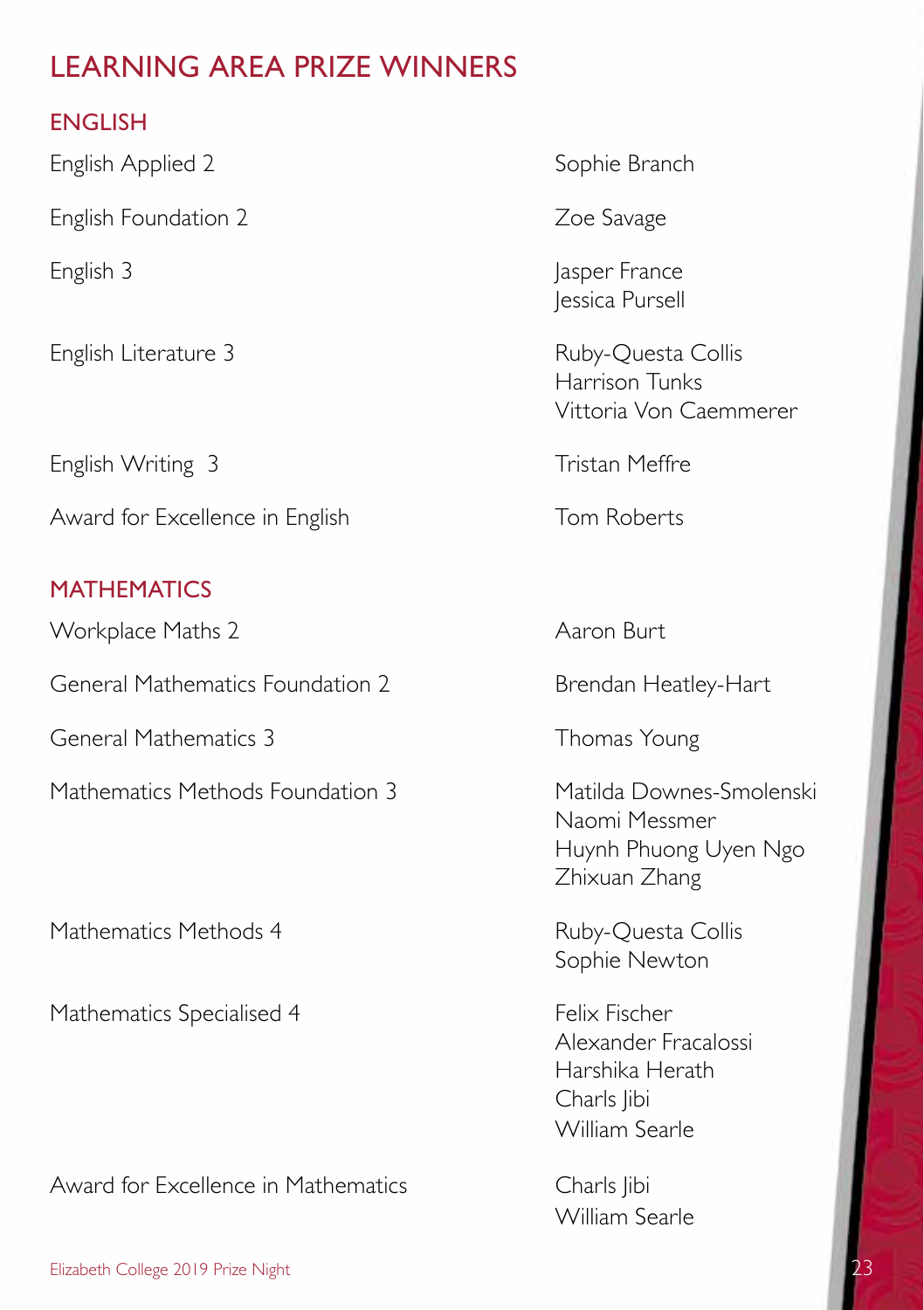#### SCIENCE – NATURAL SCIENCE

Life Sciences 2 Brianna Oates

Biology 3 Ruby-Questa Collis Emily Curak Hanna Pallari Kelly Stone

Environmental Science 3 Harrison Tunks

Award for Excellence in Natural Science Raphaela Corney

#### SCIENCE – PHYSICAL SCIENCES

Physical Sciences Foundation 2 Hannah Bonnitcha

Physical Sciences 3 Ruby-Questa Collis

Lance Strickland Prize for Chemistry 4 Emily Curak

Malcolm Freedman Prize for Physics 4 Alexander Fracalossi

Award for Excellence in Physical Sciences and Jakob Haas

Award for Overall Excellence in the Sciences Emily Curak

Yvette Duhig Harrison Tunks

Harshika Herath Charls libi Sophie Leszczynski

William Grant Harshika Herath

Harshika Herath William Searle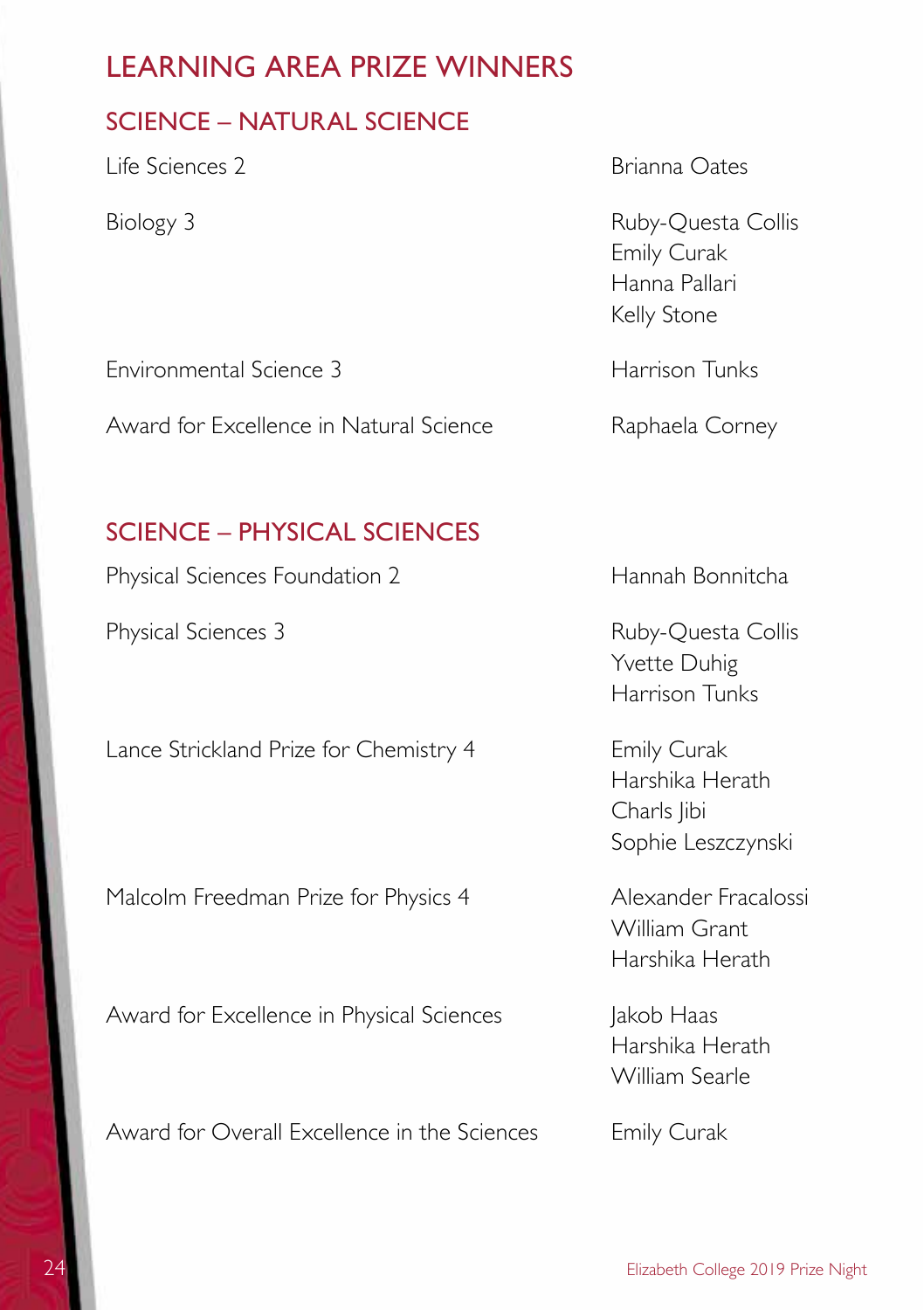### STUDIES OF SOCIETY AND ENVIRONMENT (SOSE) – BUSINESS STUDIES

Innovation Enterprise 2 Madison Drake

Business Studies Foundation 2 Riley Bianchi

Business Studies 3 Macy Wallis

Economics Society of Australia (Tas Branch) Prize for Economics 3 Alexander Fracalossi

Legal Studies Foundation 2 Caitlin MacDonald

John Kable QC Memorial Award for Outstanding Achievement in Legal Studies 3 Meg Dickens

UTAS Business Scholarship Toby Duncan

### STUDIES OF SOCIETY AND ENVIRONMENT (SOSE) – **HUMANITIES**

Ancient History 3 Megan Bonnily

History and the Environment 2 Edan Merkel

Modern History 3 Meg Dickens

Award for Excellence in the Humanities Meg Dickens

Alexa Trochatos

Samuel Marschke William Wilson

Jemima-Rose Methorst-Moore

Philosophy 3 Annwen Roberts Jemima-Rose Methorst-Moore

Elizabeth College 2019 Prize Night

Accounting 3 Samuel Heathcote Macy Wallis

Harshika Herath

Jessica Pursell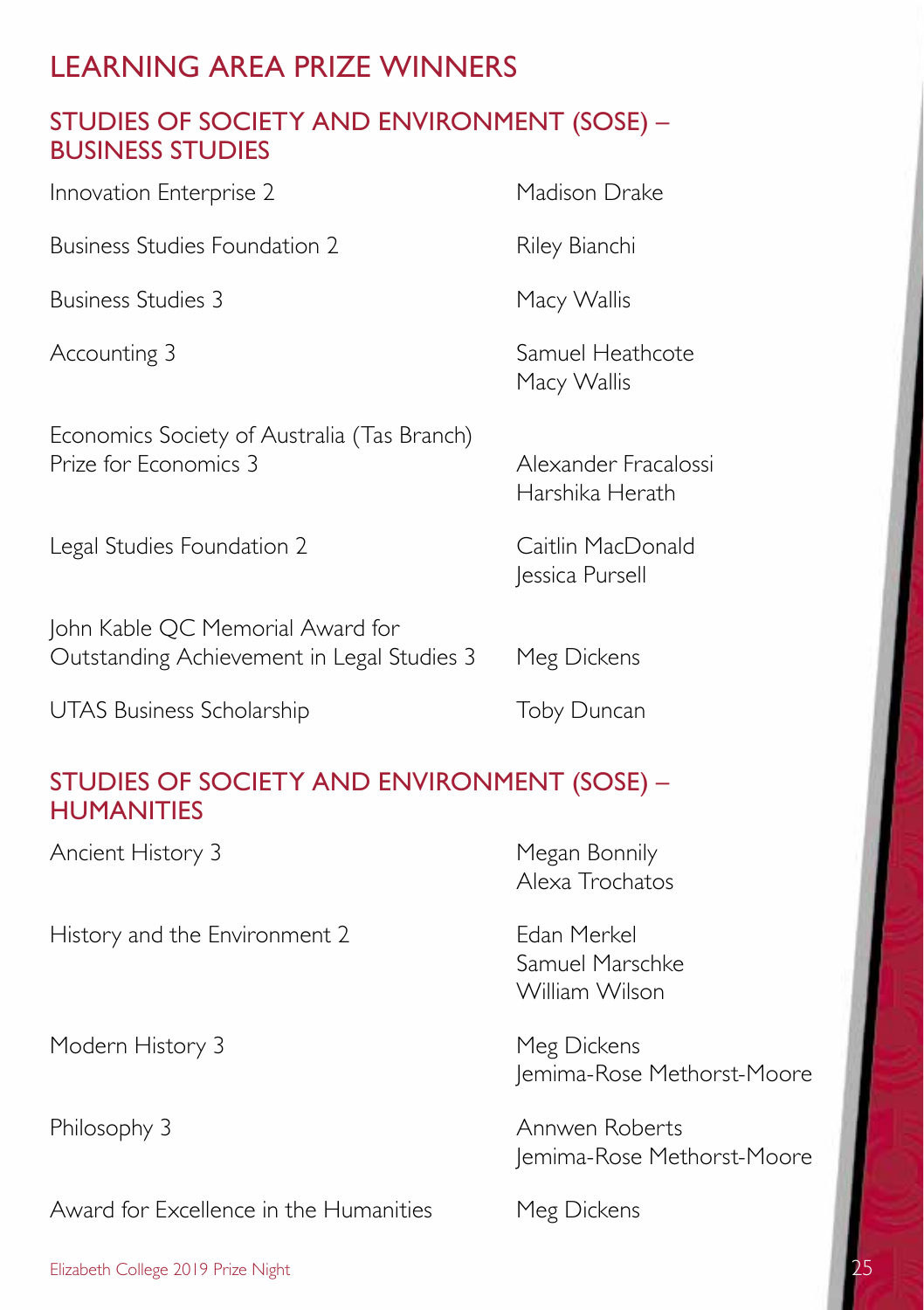#### STUDIES OF SOCIETY AND ENVIRONMENT (SOSE) – BEHAVIOURAL STUDIES

| Working With Children 2                     | Holly Jury                                                             |
|---------------------------------------------|------------------------------------------------------------------------|
| Introduction to Sociology and Psychology 2  | Justin Baric<br><b>Brady Crosswell</b><br>Erin Phillips<br>Cole Turner |
| Sociology 3                                 | Daria Chyryk<br>Jasper France<br>Jemima-Rose Methorst-Moore            |
| Psychology 3                                | Macy Wallis                                                            |
| Award for Excellence in Behavioural Studies | Daria Chyryk                                                           |
|                                             |                                                                        |

### MIXED FIELD PROGRAMS

Work Readiness 2 Mikaylah Fletcher

### VOCATIONAL EDUCATION & TRAINING (VET)

Outstanding Achievement in Vocational Education & Training Hsing-Yu (Cynthia) Tsai

#### VISUAL ARTS

Art Making I Jessica Gamble Media Production Foundations 2 Neko Kelly

Art Production 3 Nikitta Pregnell

Art Studio Practice 3 Megan Bonnily

Art Theory and Criticism 3 Imogen Kay

The Geoff Dyer – Peter Jackson Prize Imogen Kay

Visual Art 2 Scarlett Johnstone Calyani Smith Dominic Woolcock

Isabelle Ward

26 Elizabeth College 2019 Prize Night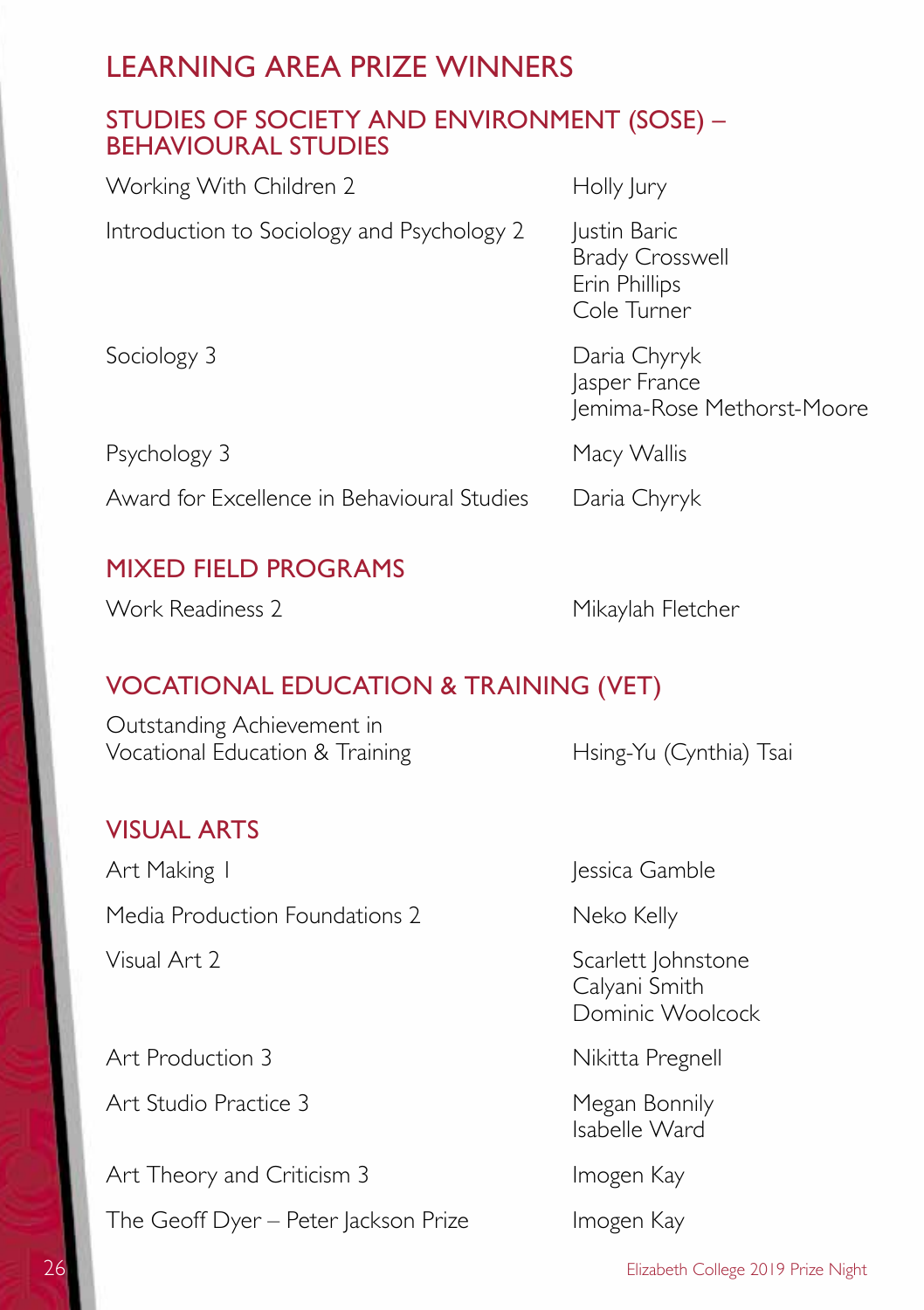### PERFORMING ARTS

| Music Studies 2                                    | Reuben Willmot                 |
|----------------------------------------------------|--------------------------------|
| Contemporary Music 2                               | Dan Jackson                    |
| Dance 2                                            | Zarith Sofea Mohd Syaifulzafni |
| Dance Choreography and Performance 3               | Lucy McShane                   |
| Music Technology Projects Foundation 2             | Simon Zinzovski                |
| Music 3                                            | Meagan van Emmerik             |
| UTAS UCP* Music Foundation Practical Study         | Tristan Meffre                 |
| UTAS UCP* Music Advanced Practical Study           | Tasman Compton                 |
| Technical Theatre Production 2                     | Alexander Herring              |
| Musical Theatre 2                                  | Joel Cartledge                 |
| Drama Foundations 2                                | Alexa Trochatos                |
| Drama 3                                            | Evelyn Bryan                   |
| Theatre Performance 3                              | Sophie Wilson                  |
| UTAS UCP* Music Technology Projects I              | Tom Waller                     |
| UTAS UCP* Music Technology Projects 2              | Kaushal Atwal                  |
| UTAS UCP* Music Project I                          | <b>Billie Raffety</b>          |
| UTAS UCP* Music Project 2                          | <b>Bradley Oakman</b>          |
| Steven Hurst Memorial Music Prize                  | Kyle Hawkins                   |
| Award for Contribution to Drama                    | Sophie Wilson                  |
| Award for Excellence<br>Across the Performing Arts | <b>Bradley Oakman</b>          |

*\*University Connections Program*